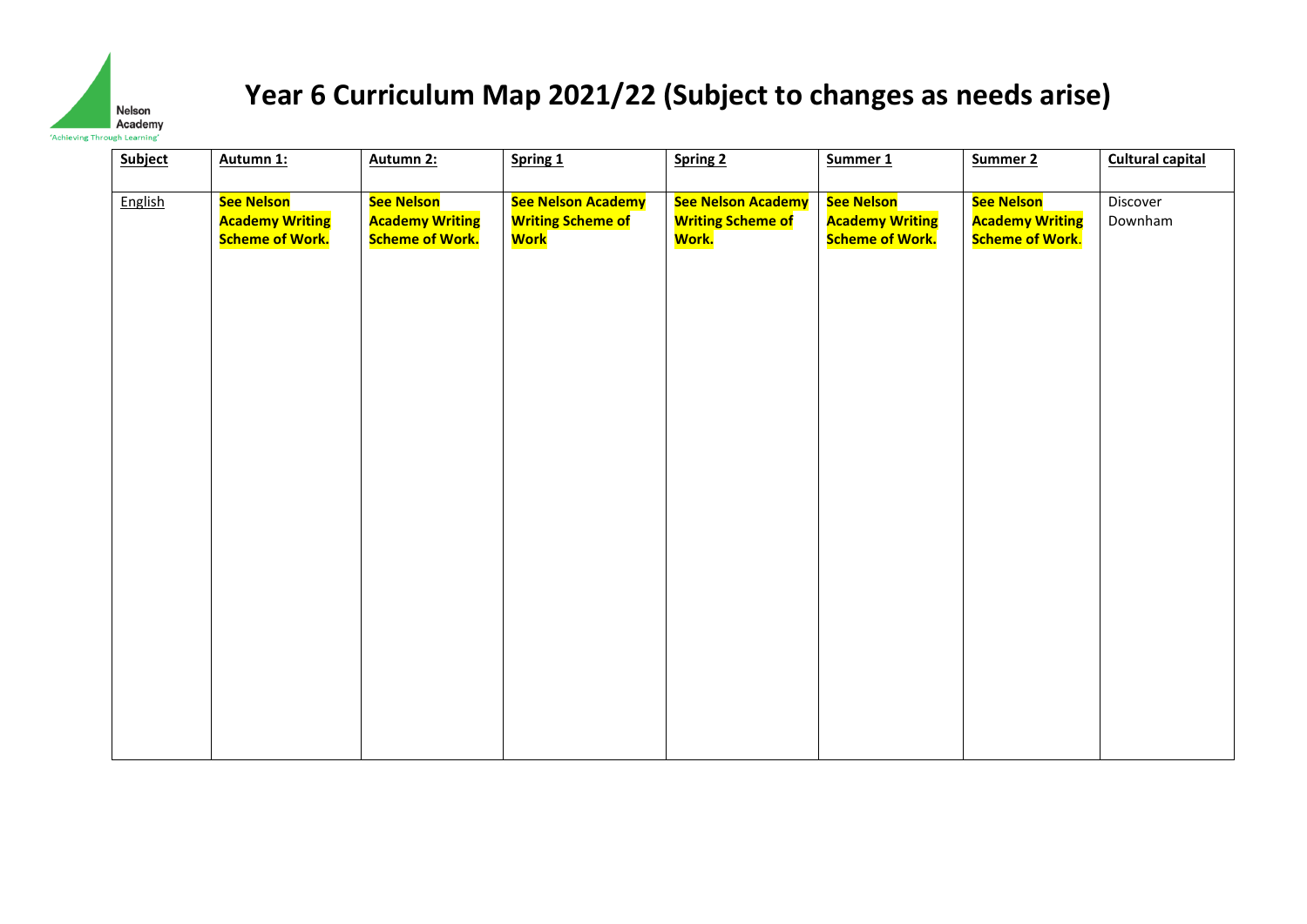

| <b>Maths</b>   | <b>See White Rose</b>       | <b>See White Rose</b>    | <b>See White Rose</b>         | <b>See White Rose</b>       | <b>See White Rose</b>    | <b>See White Rose</b>    | <b>NSPCC Number</b> |
|----------------|-----------------------------|--------------------------|-------------------------------|-----------------------------|--------------------------|--------------------------|---------------------|
|                | <b>National Curriculum</b>  | <b>National</b>          | <b>National Curriculum</b>    | <b>National Curriculum</b>  | <b>National</b>          | <b>National</b>          | day                 |
|                | <b>Progression (Year 1-</b> | <b>Curriculum</b>        | <b>Progression (Year 1-6)</b> | <b>Progression (Year 1-</b> | <b>Curriculum</b>        | <b>Curriculum</b>        | Easter/Christmas    |
|                | 6) document                 | <b>Progression (Year</b> | document                      | 6) document                 | <b>Progression (Year</b> | <b>Progression (Year</b> | maths days          |
|                | All units include a         | 1-6) document            | All units include a           | All units include a         | 1-6) document            | 1-6) document            |                     |
|                | recap of previous           | All units include a      | recap of previous             | recap of previous           | All units include a      | All units include a      |                     |
|                | year's objective due        | recap of previous        | year's objective due          | year's objective due        | recap of previous        | recap of previous        |                     |
|                | to Covid-19                 | year's objective         | to Covid-19                   | to Covid-19                 | year's objective         | year's objective         |                     |
|                |                             | due to Covid-19          |                               |                             | due to Covid-19          | due to Covid-19          |                     |
| <b>Science</b> | Plant structures and        |                          | Classifying living things     | Taxonomies                  | Human Body:              | Human body: Life         |                     |
|                | processes                   |                          |                               |                             | Hormones and             | cycles and               |                     |
|                |                             |                          | <b>Knowledge:</b>             |                             | reproduction             | reproduction             |                     |
|                | <b>Knowledge:</b>           |                          |                               | <b>Knowledge:</b>           |                          |                          |                     |
|                |                             |                          | <b>CLASSIFYING LIVING</b>     |                             | Knowledge:               | <b>Knowledge:</b>        |                     |
|                | <b>STRUCTURE: NON-</b>      |                          | <b>THINGS</b>                 | <b>TAXONOMIES</b>           |                          |                          |                     |
|                | <b>VASCULAR AND</b>         |                          |                               |                             | <b>THE HUMAN BODY:</b>   | <b>LIFE CYCLES AND</b>   |                     |
|                | <b>VASCULAR PLANTS</b>      |                          | As the children study         | Introduction of how         | <b>HORMONES AND</b>      | <b>REPRODUCTION</b>      |                     |
|                |                             |                          | animal classifications,       | an example of how           | <b>REPRODUCTION</b>      |                          |                     |
|                | Non-vascular plants         |                          | discuss: why do we            | an animal is                |                          | Life cycle:              |                     |
|                | (for example: algae)        |                          | classify? How does            | classified, in order        | A. HUMAN                 | development of           |                     |
|                | Vascular plants have        |                          | classification help us        | for students to             | <b>GROWTH STAGES</b>     | an organism from         |                     |
|                | tube-like structures        |                          | understand the natural        | become familiar with        |                          | birth to growth,         |                     |
|                | that allow water and        |                          | world?                        | the system of               | Puberty                  | reproduction,            |                     |
|                | dissolved nutrients         |                          | Scientists have divided       | classification, not to      | <b>Glands and</b>        | death                    |                     |
|                | to move through the         |                          | living things into five       | memorise specific           | hormones, growth         | Example: Growth          |                     |
|                | plant                       |                          | large groups called           | names. For example,         | spurt, hair growth,      | stages of a human:       |                     |
|                | Parts and functions         |                          | kingdoms, as follows:         | a collie dog is             | breasts, voice           | embryo, foetus,          |                     |
|                | of vascular plants:         |                          | Plant                         | classified as follows:      | change                   | newborn, infancy,        |                     |
|                | roots, stems and            |                          | Animal                        |                             |                          | childhood,               |                     |
|                | buds, leaves                |                          | Fungus (Mushrooms,            | Kingdom: Animalia           |                          | adolescence,             |                     |
|                |                             |                          | yeast, mould, mildew)         | Family: Canidae (a          | <b>THE</b>               | adulthood, old age       |                     |
|                | <b>PHOTOSYNTHESIS</b>       |                          | Protist (algae,               | group with doglike          | <b>REPRODUCTIVE</b>      | All living things        |                     |
|                |                             |                          | protozoans, amoeba,           | characteristics)            | <b>SYSTEM</b>            | reproduce                |                     |
|                | Photosynthesis is an        |                          | euglena)                      | Genus: Canis (a             |                          | themselves.              |                     |
|                | important life              |                          |                               | coyote, wolf, or dog)       |                          | <b>Reproduction may</b>  |                     |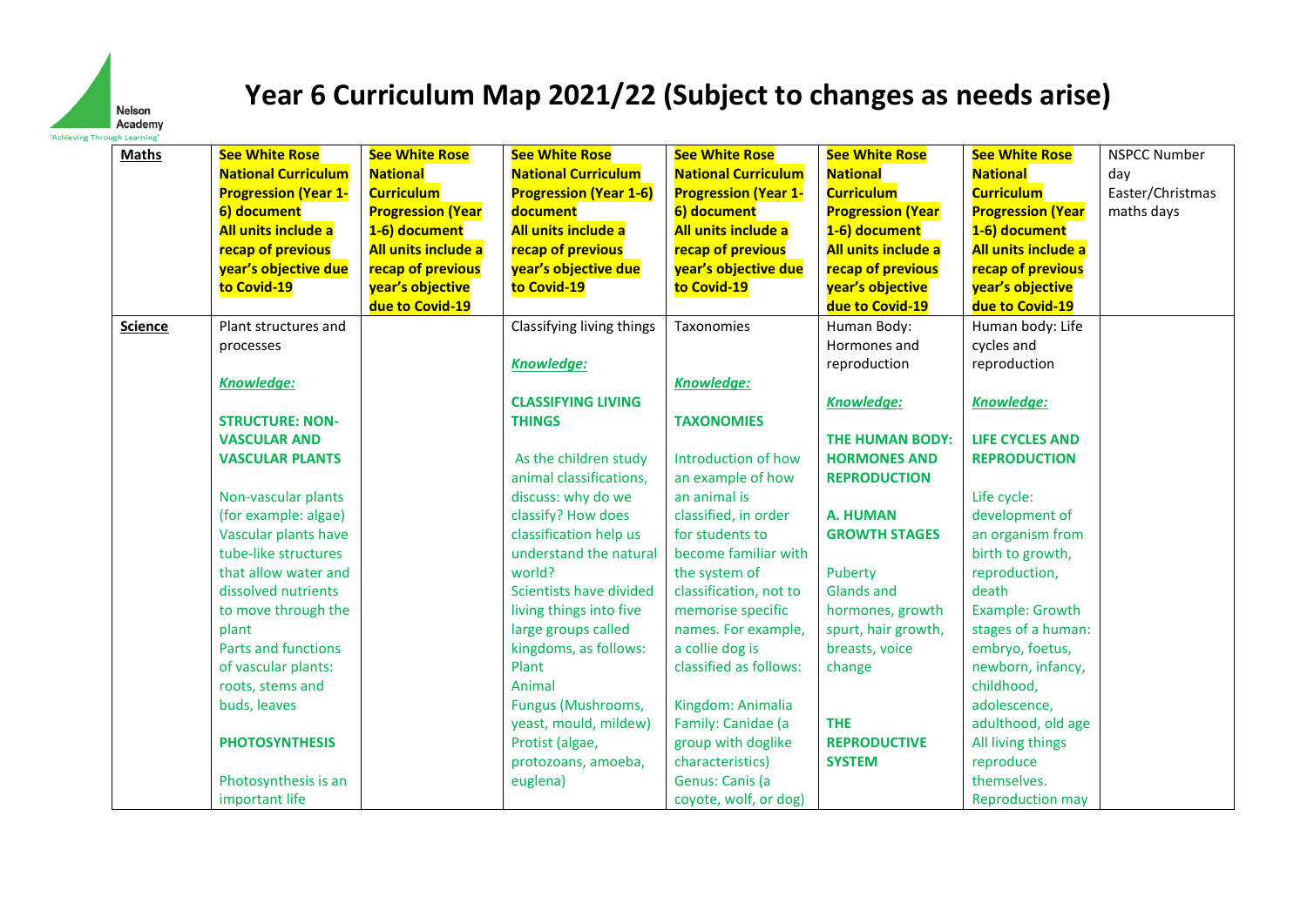

process that occurs in plant cells, but not animal cells (photo =light; synthesis = putting together). Unlike animals, plants make their own food, through the process of photosynthesis. Role in photosynthesis of: energy from sunlight, chlorophyll, carbon dioxide and water, xylem and phloem, stomata, oxygen, sugar (glucose) **REPRODUCTION IN PLANTS** Asexual reproduction Example of algae Vegetative reproduction: runners (for example: strawberries) and bulbs (for example: onions), growing plants from eyes, buds, leaves, roots, and stems Prokaryote (bluegreen algae, bacteria) Each Kingdom is divided into smaller groupings as follows: Kingdom Phylum Class Order Family Genus Species Variety When classifying living things, scientists use special names made up of Latin words (or words made to sound like Latin words), which help scientists around the world understand each other and ensure that they are using the same names for the same living things Homo Sapiens: the scientific name for the species to which human beings belong to (genus: Homo, species: Sapiens) Species: Familiaris (a domestic dog) Variety: Collie (a breed of dog) Phylum: Chordata (Subphylum: Vertebrata) Class: Mammalia (mammal) Order: Carnivora (eats meat) Females: ovaries, fallopian tubes, uterus, vagina, menstruation Males: testes, scrotum, penis, urethra, semen Sexual reproduction: intercourse, fertilisation, zygote, implantation of zygote in the uterus, pregnancy, embryo, foetus, newborn be asexual or sexual. Examples of asexual reproduction: fission (splitting) of bacteria, spores from mildews, moulds, and mushrooms, budding of yeast cells, regeneration and cloning Sexual reproduction requires the joining of special male and female cells **SEXUAL REPRODUCTION IN ANIMALS** Reproductive organs: testes (sperm) and ovaries (eggs) External fertilisation: spawning Internal fertilisation: mammals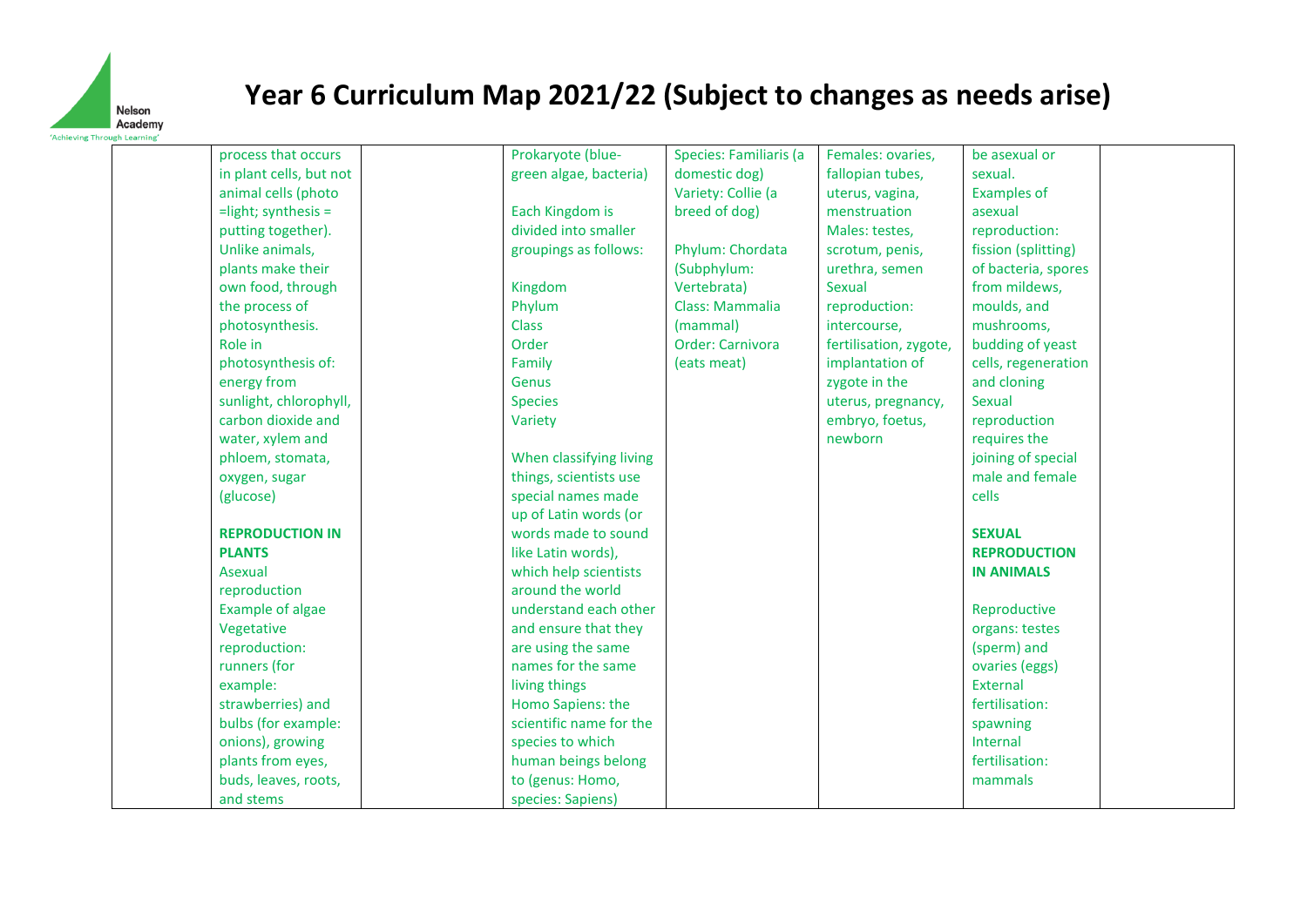

|           | Sexual reproduction                      | Taxonomists:      |                       | Development of    |
|-----------|------------------------------------------|-------------------|-----------------------|-------------------|
|           | by spore bearing                         | biologists who    |                       | the embryo: egg,  |
|           | plants (for example:                     | specialise in     |                       | embryo, growth in |
|           | mosses and ferns)                        | classification    |                       | uterus, foetus,   |
|           | Sexual reproduction                      |                   |                       | newborn           |
|           | of non-flowering                         |                   |                       |                   |
|           |                                          |                   |                       |                   |
|           | seed plants: conifers                    |                   |                       |                   |
|           | (for example: pines),<br>male and female |                   |                       |                   |
|           |                                          |                   |                       |                   |
|           | cones, wind                              |                   |                       |                   |
|           | pollination                              |                   |                       |                   |
|           | Sexual reproduction                      |                   |                       |                   |
|           | of flowering plants                      |                   |                       |                   |
|           | (for example: peas)                      |                   |                       |                   |
|           | <b>Functions of sepals</b>               |                   |                       |                   |
|           | and petals, stamen                       |                   |                       |                   |
|           | (male), anther, pistil                   |                   |                       |                   |
|           | (female), ovary (or                      |                   |                       |                   |
|           | ovule)                                   |                   |                       |                   |
|           | Process of seed and                      |                   |                       |                   |
|           | fruit production:                        |                   |                       |                   |
|           | pollen, wind, insect                     |                   |                       |                   |
|           | and bird pollination,                    |                   |                       |                   |
|           | fertilisation, growth                    |                   |                       |                   |
|           | of ovary, mature                         |                   |                       |                   |
|           | fruit                                    |                   |                       |                   |
|           |                                          |                   |                       |                   |
| Geography | Spatial sense                            | World Geography - | South America         |                   |
|           | UK Geography                             | North America     |                       |                   |
|           |                                          |                   | <b>Knowledge:</b>     |                   |
|           | <b>Knowledge:</b>                        | <b>Knowledge:</b> |                       |                   |
|           |                                          |                   | <b>South American</b> |                   |
|           | <b>READ MAPS AND</b>                     | USA, CANADA,      | countries:            |                   |
|           | <b>GLOBES USING</b>                      | <b>MEXICO</b>     | Argentina, Bolivia,   |                   |
|           | <b>LONGITUDE AND</b>                     |                   | Brazil, Chile,        |                   |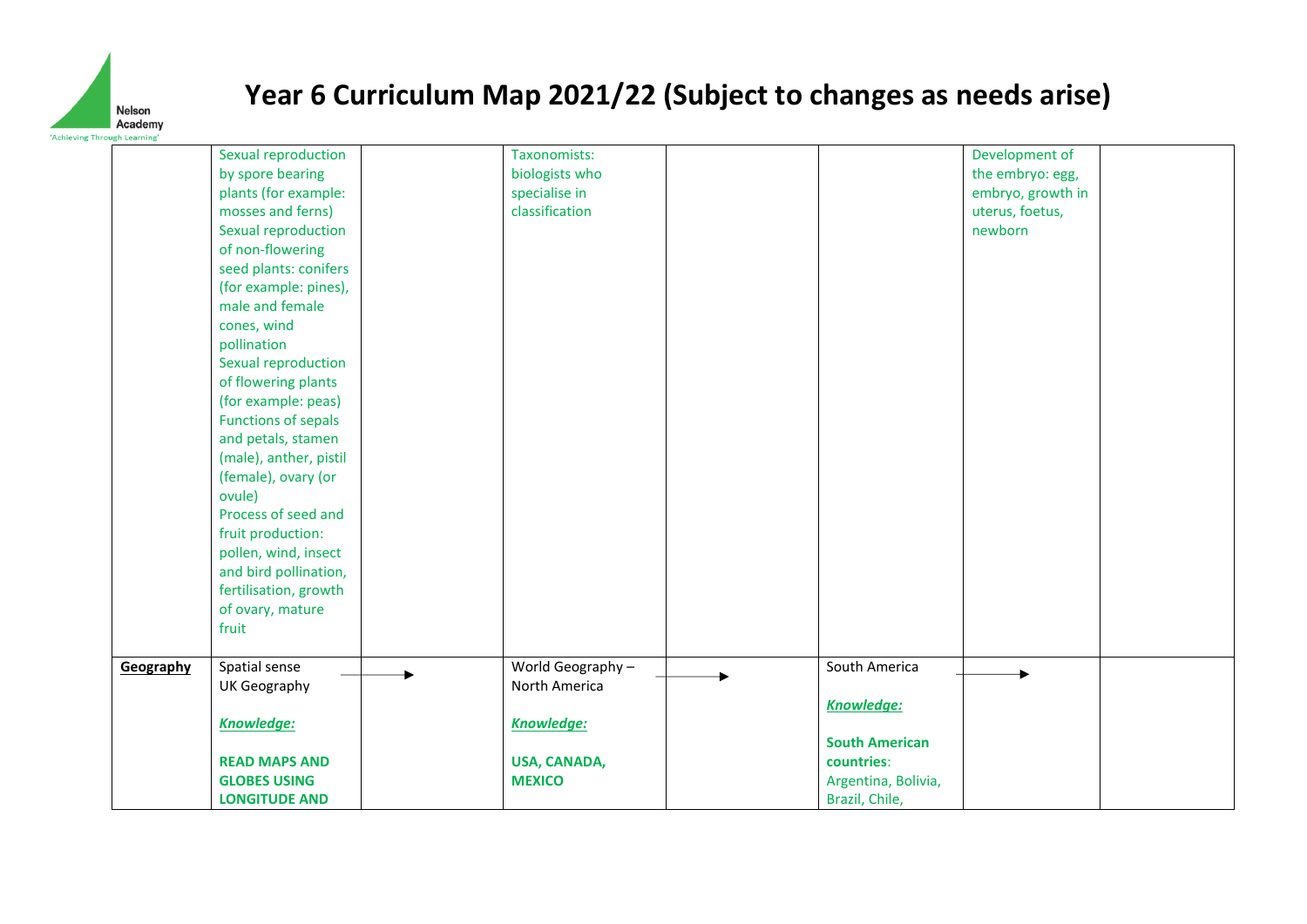

| LATITUDE,                | Climates: Arid, humid    | Colombia, Ecuador,        |  |
|--------------------------|--------------------------|---------------------------|--|
| <b>COORDINATES,</b>      | temperate, humid         | <b>Falkland Islands</b>   |  |
| <b>DEGREES</b>           | cold, tundra,            | (UK), French              |  |
|                          | Mediterranean            | Guiana, Guyana,           |  |
| Time zones:              | (California/Southern     | Paraguay, Peru,           |  |
| Prime Meridian (O        | Florida).                | Suriname, Uruguay,        |  |
| degrees);                | Landscape                | Venezuela                 |  |
| Greenwich, England;      | <b>Rocky Mountains,</b>  |                           |  |
| 180° Line                | Appalachian              | <b>Central American</b>   |  |
| (International Date)     | Mountains, plains,       | countries:                |  |
| Line) Arctic Circle      | prairies, Great Lakes    | Belize, Costa Rica, El    |  |
| (imaginary lines and     | (Superior, Huron,        | Salvador,                 |  |
| boundaries) and          | Michigan, Erie,          | Guatemala,                |  |
| <b>Antarctic Circle.</b> | Ontario)                 | Honduras, Mexico,         |  |
| From a round globe       | Important rivers:        | Nicaragua, Panama         |  |
| to a flat map.           | Mississippi and major    |                           |  |
|                          | tributaries (for         | Important                 |  |
| <b>UK GEOGRAPHY</b>      | example, Missouri        | geographical              |  |
|                          | River), Mackenzie,       | features:                 |  |
| <b>NORTH EAST</b>        | Yukon, Lawrence          | Amazon River,             |  |
|                          | People and culture       | Amazon rainforest,        |  |
| <b>NORTHUMBERLAND</b>    | <b>Indigenous Native</b> |                           |  |
| , TYNE AND WEAR,         | American communities     | <b>Indigenous</b>         |  |
| <b>DURHAM</b>            | <b>European settlers</b> | peoples:                  |  |
|                          | Latino settlers          | Maya                      |  |
| Northumberland           | <b>Asian settlers</b>    | (Mexico,                  |  |
| <b>National Park,</b>    |                          | Guatemala),               |  |
| Cheviot Hills,           | The USA as a nation of   |                           |  |
| Hadrian's Wall,          | immigrants, melting      |                           |  |
| former ship building     | pot of cultures          | <b>Biodiversity of</b>    |  |
| (Sunderland,             |                          | animals:                  |  |
| Newcastle-upon-          | The United States; 48    | <b>IAmazon Rainforest</b> |  |
| Tyne), Durham            | continuous states, plus  | Look in detail at         |  |
|                          | Alaska and Hawaii        | Amazon rainforest.        |  |
| <b>NORTH WEST</b>        |                          |                           |  |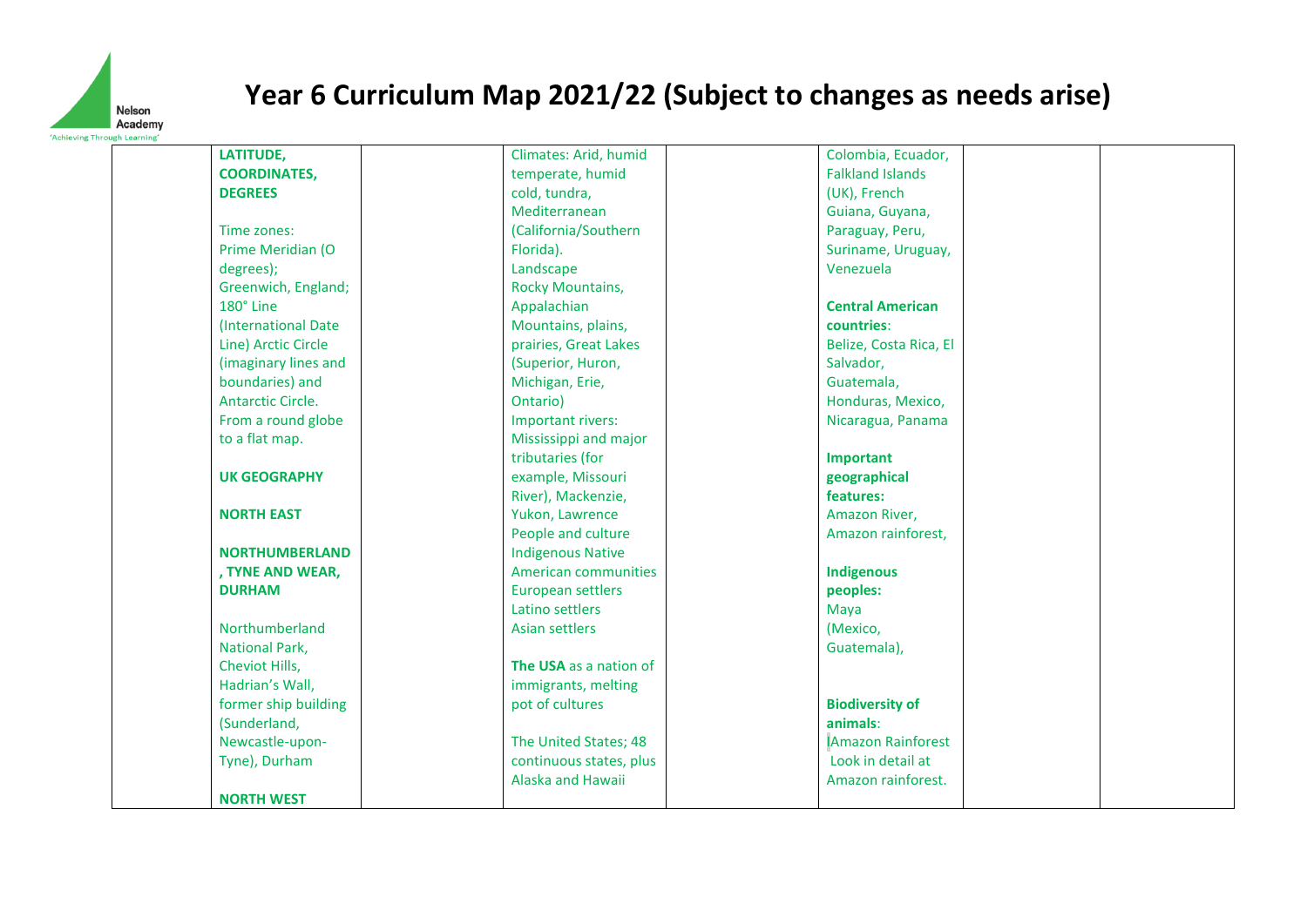

| ieving Through Learning' |                        |                            |                   |  |
|--------------------------|------------------------|----------------------------|-------------------|--|
|                          |                        | <b>Canada</b>              | Study of ancient  |  |
|                          | <b>CUMBRIA,</b>        |                            | Maya civilisation |  |
|                          | <b>LANCASHIRE,</b>     | <b>French and British</b>  |                   |  |
|                          | <b>GREATER</b>         | heritage                   |                   |  |
|                          | <b>MANCHESTER,</b>     | French-speaking            |                   |  |
|                          | <b>MERSEYSIDE</b>      | Quebec                     |                   |  |
|                          |                        | Divided into provinces     |                   |  |
|                          | Lake District, Scafell |                            |                   |  |
|                          | Pike (largest peak in  | <b>Settlements</b>         |                   |  |
|                          | England), William      |                            |                   |  |
|                          | Wordsworth, Beatrix    | New York City,             |                   |  |
|                          | Potter, Sellafield     | Washington D.C.,           |                   |  |
|                          | nuclear power          | Chicago, Los Angeles,      |                   |  |
|                          | station, textile       | San Francisco, Boston,     |                   |  |
|                          | industry, Liverpool,   | Houston, Miami,            |                   |  |
|                          | Manchester             | Seattle, Montreal,         |                   |  |
|                          |                        | Toronto, Vancouver,        |                   |  |
|                          | <b>SCOTLAND</b>        | <b>Mexico City</b>         |                   |  |
|                          | Border regions,        |                            |                   |  |
|                          | lowlands, uplands      | <b>Economic activity:</b>  |                   |  |
|                          | (granite, quartzite,   | The USA as the largest     |                   |  |
|                          | schist, sandstone),    | economy in the world       |                   |  |
|                          | volcanic islands,      | American                   |                   |  |
|                          | peninsulas, lochs      | consumption (houses,       |                   |  |
|                          | (Loch Lomond, Lock     | cars, energy)              |                   |  |
|                          | Ness), glens,          | <b>Migrant labour from</b> |                   |  |
|                          | estuaries (Firth of    | <b>Latin American</b>      |                   |  |
|                          | Clyde, Firth of        | countries                  |                   |  |
|                          | Forth), fishing        |                            |                   |  |
|                          | harbours,              |                            |                   |  |
|                          | Scottish parliament,   |                            |                   |  |
|                          | Robert Burns, clans,   |                            |                   |  |
|                          | coal, iron ore,        |                            |                   |  |
|                          | Glasgow, Edinburgh,    |                            |                   |  |
|                          | Edinburgh festival,    |                            |                   |  |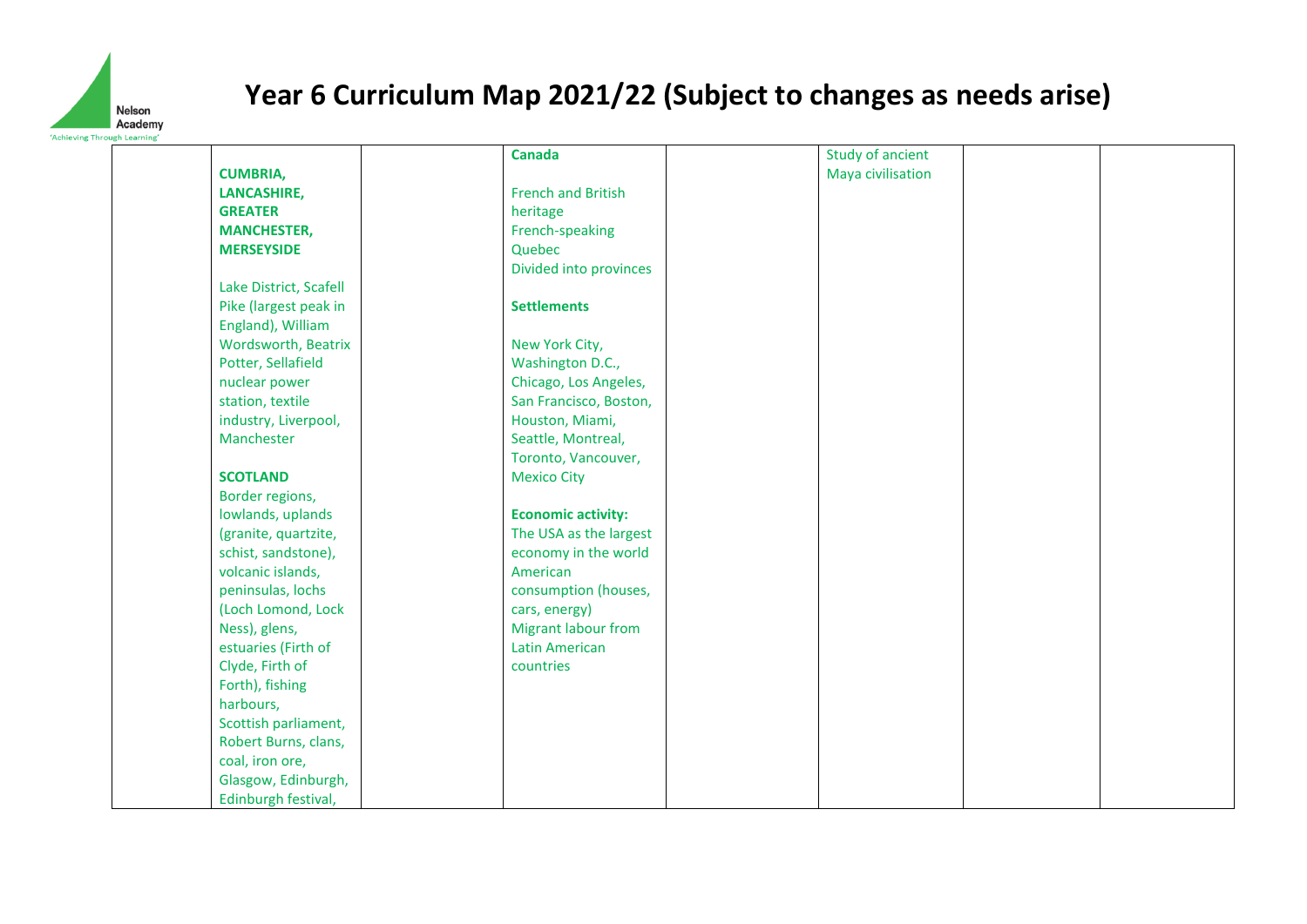

| <b>Inrough Learning</b> |                                          |                        |                    |                  |                 |
|-------------------------|------------------------------------------|------------------------|--------------------|------------------|-----------------|
|                         | castles (Edinburgh,<br>Balmoral), Orkney |                        |                    |                  |                 |
|                         | Islands, Shetland                        |                        |                    |                  |                 |
|                         | Islands                                  |                        |                    |                  |                 |
|                         |                                          |                        |                    |                  |                 |
|                         | <b>WALES</b>                             |                        |                    |                  |                 |
|                         |                                          |                        |                    |                  |                 |
|                         | Snowdonia,                               |                        |                    |                  |                 |
|                         | Cambrian                                 |                        |                    |                  |                 |
|                         | <b>Mountains, Brecon</b>                 |                        |                    |                  |                 |
|                         | Beacons, Cardigan                        |                        |                    |                  |                 |
|                         | Bay, Isle of Anglesey,                   |                        |                    |                  |                 |
|                         | Welsh valleys, coal,                     |                        |                    |                  |                 |
|                         | iron and steel works,                    |                        |                    |                  |                 |
|                         | railways, canals,                        |                        |                    |                  |                 |
|                         | slate mines, Welsh                       |                        |                    |                  |                 |
|                         | language,                                |                        |                    |                  |                 |
|                         | Wye valley, Rhondda<br>valley, Merthyr   |                        |                    |                  |                 |
|                         | Tydfil, Cardiff, docks,                  |                        |                    |                  |                 |
|                         | Welsh Assembly,                          |                        |                    |                  |                 |
|                         | Swansea, Dylan                           |                        |                    |                  |                 |
|                         | Thomas, Gower                            |                        |                    |                  |                 |
|                         | Peninsula, seaside                       |                        |                    |                  |                 |
|                         | resorts,                                 |                        |                    |                  |                 |
|                         | Pembrokeshire                            |                        |                    |                  |                 |
|                         | Coast national park                      |                        |                    |                  |                 |
|                         |                                          |                        |                    |                  |                 |
|                         |                                          |                        |                    |                  |                 |
| <b>History</b>          |                                          | British history:       | WW1                | WW2              | Gressenhall     |
|                         |                                          | Victorian era          | (Include study of  |                  | Victorian       |
|                         |                                          | (To include study of   | Alexander Fleming) |                  | 'Whodunnit' day |
|                         |                                          | <b>Charles Darwin)</b> |                    |                  | (Dependent on   |
|                         |                                          | <b>Knowledge:</b>      | Knowledge (WW1)    | Knowledge (WW2): | COVID           |
|                         |                                          |                        |                    |                  | restrictions)   |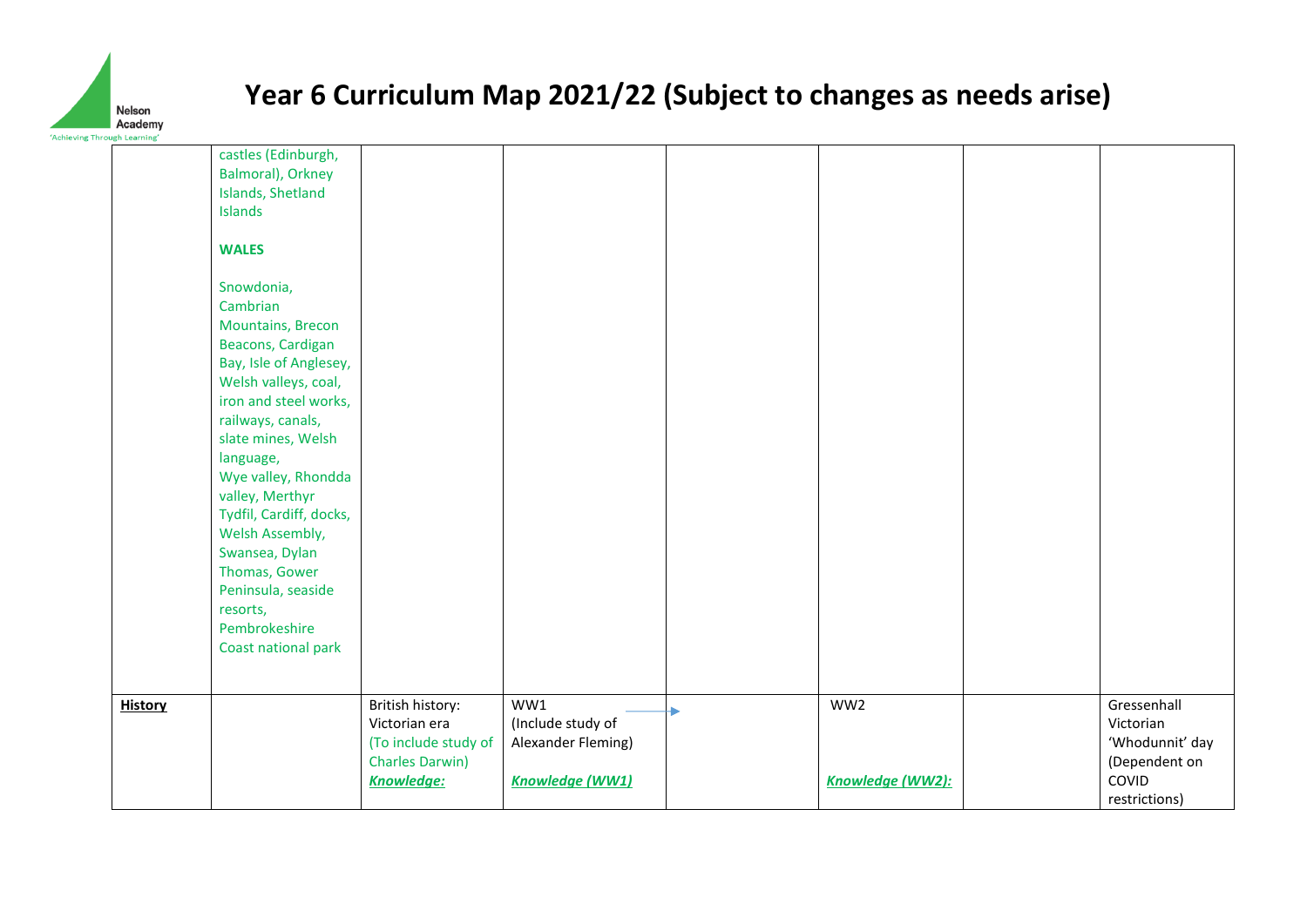

|                       | Prior to 1914, tension      | World War II began          |  |
|-----------------------|-----------------------------|-----------------------------|--|
| <b>QUEEN VICTORIA</b> | was mounting in             | in 1939 (when               |  |
|                       |                             |                             |  |
|                       | Europe with secret          | <b>Germany invaded</b>      |  |
| Young Queen,          | alliances and a desire      | Poland) and ended           |  |
| Coronation at 18      | for counties to expand      | in 1945                     |  |
| in 1837               | their empires               | The war was fought          |  |
| First monarch to      | Historians believe the      | between two sides:          |  |
| live at               | assassination of            | <b>The Allied Powers</b>    |  |
| <b>Buckingham</b>     | <b>Archduke Ferdinand</b>   | (including the UK,          |  |
| Palace                | sparked World War           | the Soviet Union,           |  |
| <b>Marries first</b>  | One                         | France, USA) and            |  |
| cousin Prince         | <b>Britain declared war</b> | <b>Axis Powers</b>          |  |
| Albert of Saxe-       | on Germany when             | (including Germany,         |  |
| <b>Coburg Gotha</b>   | <b>Germany invaded</b>      | Italy, Japan)               |  |
| Reign of 63 years     | <b>Belgium</b>              | <b>Battles were fought</b>  |  |
|                       | To understand that          | all over the world,         |  |
|                       | WWI was fought on           | including Europe,           |  |
| <b>OVERSAW</b>        | land, at sea and in the     | North Africa, Asia          |  |
| <b>PERIOD OF</b>      | air                         | and the Pacific             |  |
| <b>BRITISH</b>        | On land, trenches           | In 1940, Hitler             |  |
| <b>ECONOMIC AND</b>   | were dug by opposing        | planned to invade           |  |
| <b>IMPERIAL</b>       | sides and soldiers          | Britain, known as           |  |
| <b>GROWTH</b>         | fought and lived in         | Operation 'Sealion'.        |  |
|                       | terrible conditions         | <b>Britain's RAF</b>        |  |
| <b>The Great</b>      | At sea, naval battles       | withstood the               |  |
| Exhibition, 1851      | took place in the North     | <b>German Air Force</b>     |  |
| Showcased global      | Sea and the Atlantic.       | (Luftwaffe) in the          |  |
| exhibits              | Aeroplanes were new         | <b>Battle of Britain.</b>   |  |
| Emphasised            | and were used for           | The Luftwaffe               |  |
| <b>British</b>        |                             |                             |  |
| manufacturing         | fighting, bombing and       | heavily bombed              |  |
| capabilities          | directing artillery.        | towns and cities in         |  |
|                       | To understand what          | Britain (known as           |  |
| Reigns for 63 years   | life was like for           | the Blitz) in an            |  |
| and 7 months          | soldiers on the             | attempt to get              |  |
|                       | <b>Western Front</b>        | <b>Britain to surrender</b> |  |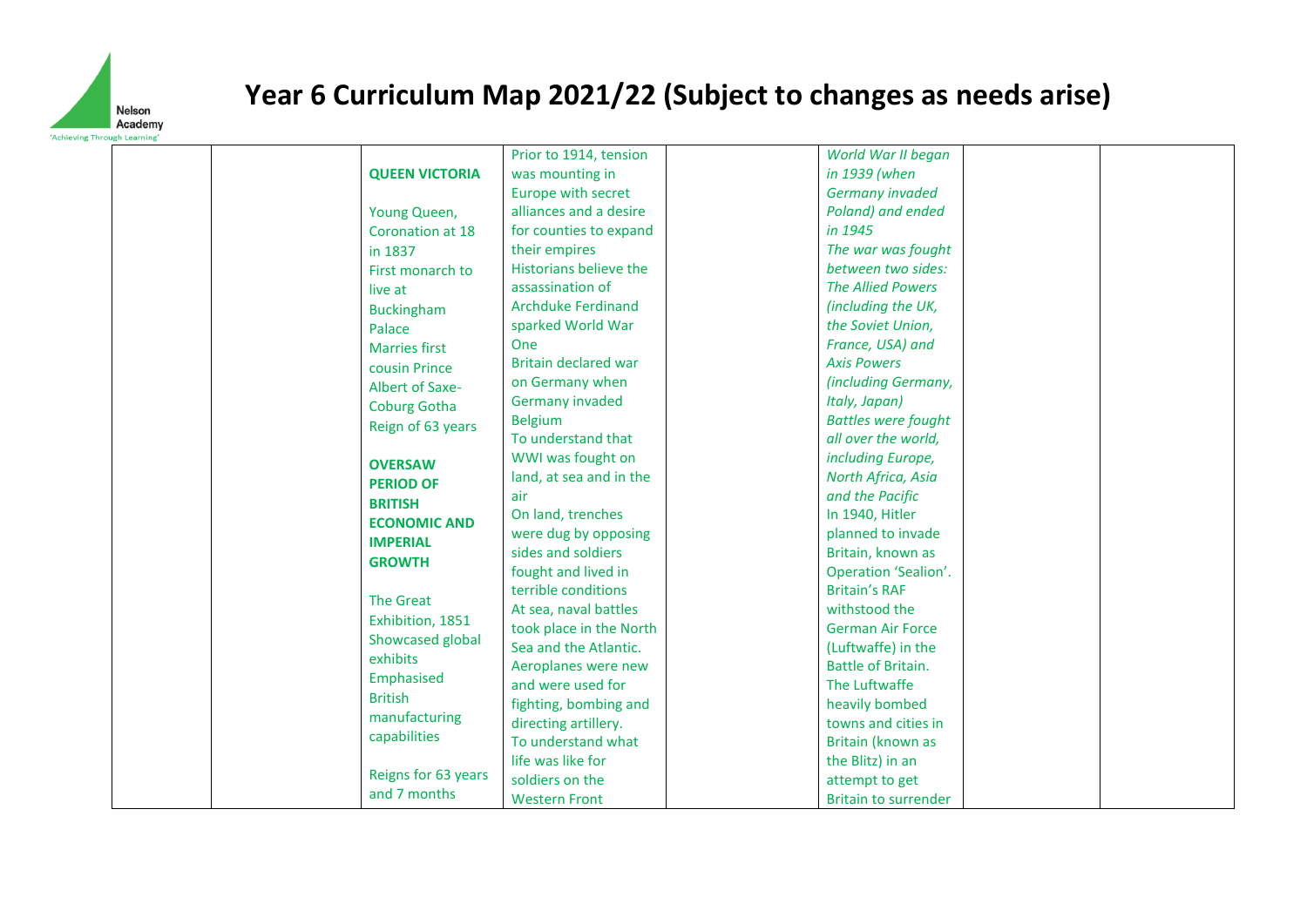

| eving Through Learnin   |                         |                            |  |
|-------------------------|-------------------------|----------------------------|--|
| <b>Death of Prince</b>  | Trenches were long      | Codebreakers at            |  |
| Albert                  | narrow ditches that     | <b>Bletchley Park were</b> |  |
| Retires from public     | were dug                | employed by the            |  |
| life                    | approximately 12 foot   | government to              |  |
| <b>Golden and</b>       | into the ground         | intercept and              |  |
| <b>Diamond Jubilees</b> | Soldiers faced terrible | decode the enemy's         |  |
| Death in 1901; end      | conditions while living | secret messages            |  |
| of Victorian Era        | in the trenches         | Alan Turing and his        |  |
|                         | The land in between     | team created a             |  |
| <b>POPULAR REFORM</b>   | the opposing trenches   | code-breaking              |  |
| Chartism                | was called 'No Man's    | machine called a           |  |
| The Charter; six        | Land'                   | 'Bombe' to read            |  |
| points; democratic      | While many men were     | secret German              |  |
| ambitions               | away fighting on the    | messages sent by           |  |
| National                | front lines, the people | their Enigma               |  |
| Elementary              | left at home, including | machines                   |  |
| <b>Education Act,</b>   | many women, took up     | Intelligence gained        |  |
| 1870; state             | jobs in factories,      | at Bletchley was           |  |
| education provision     | farms, offices etc.     | used to win battles        |  |
| until age 12            | The Defence of the      | on land, at sea and        |  |
|                         | Realm Act was passed    | in the air.                |  |
|                         | on 8th August 1914      | <b>The Nazis</b>           |  |
|                         | and allowed the         | established camps          |  |
|                         | government to do        | where people were          |  |
|                         | whatever it felt was    | forced to work, kept       |  |
|                         | necessary to help with  | in appalling               |  |
|                         | the war effort          | conditions and             |  |
|                         | The Home Front was      | killed.                    |  |
|                         | attacked from bombs     | Many people,               |  |
|                         | from German airships    | including millions of      |  |
|                         | and the German navy     | Jews, were killed in       |  |
|                         | The war ended on        | gas chambers.              |  |
|                         | 11th November when      | At the end of the          |  |
|                         | Germany and the allies  | war, the camps             |  |
|                         | signed a ceasefire, or  | were liberated, but        |  |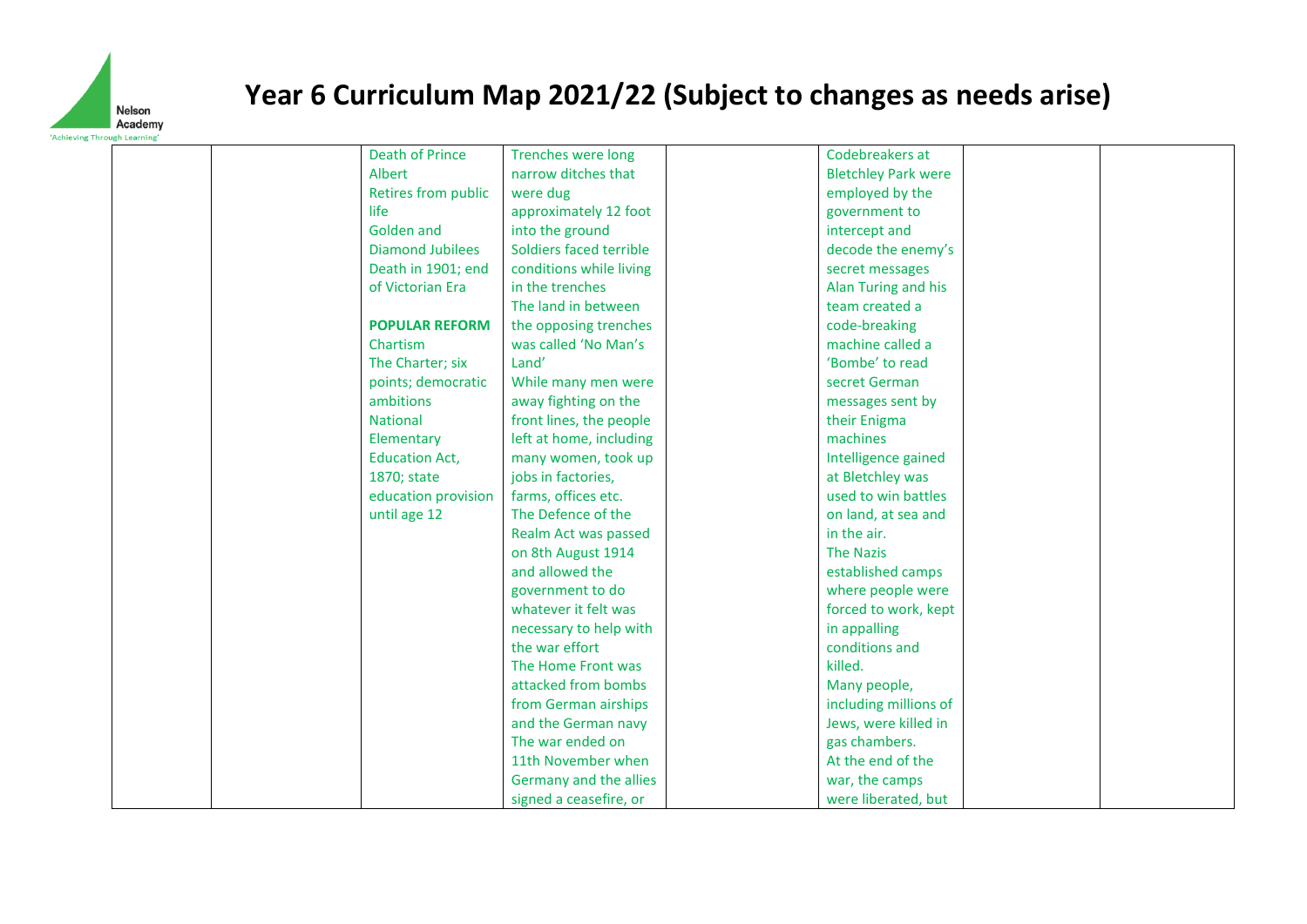

| ving Through Learning |  |                                                                                                                                                                 |                                                                                                                                  |  |
|-----------------------|--|-----------------------------------------------------------------------------------------------------------------------------------------------------------------|----------------------------------------------------------------------------------------------------------------------------------|--|
|                       |  | armistice, and the<br><b>Treaty of Versailles</b><br>was signed<br>Over 15 million people<br>were killed, and many<br>more were injured<br>After the war, there | many people died<br>after liberation due<br>to their ill<br>treatment<br>Civilians tried to<br>escape heavy<br>bombing by hiding |  |
|                       |  | was an attitude that<br>Britain needed to be a<br>'home fit for heroes'<br>and all men and                                                                      | in air raid shelters<br>and evacuating the<br>cities<br>Over a million men                                                       |  |
|                       |  | women over 21 were<br>given the vote in 1928                                                                                                                    | at home<br>volunteered to join<br>the Home Guard to                                                                              |  |
|                       |  |                                                                                                                                                                 | protect Britain if<br>Germany invaded<br>Women played an                                                                         |  |
|                       |  |                                                                                                                                                                 | important role<br>taking on jobs,<br>previously done by                                                                          |  |
|                       |  |                                                                                                                                                                 | men, working in<br>factories, on farms<br>(the Land Army)                                                                        |  |
|                       |  |                                                                                                                                                                 | The government<br>used propaganda to<br>influence the                                                                            |  |
|                       |  |                                                                                                                                                                 | people to support<br>the war. Campaigns<br>included the 'Dig for                                                                 |  |
|                       |  |                                                                                                                                                                 | Victory' and<br>'Careless Talk Costs<br>Lives' campaigns                                                                         |  |
|                       |  |                                                                                                                                                                 |                                                                                                                                  |  |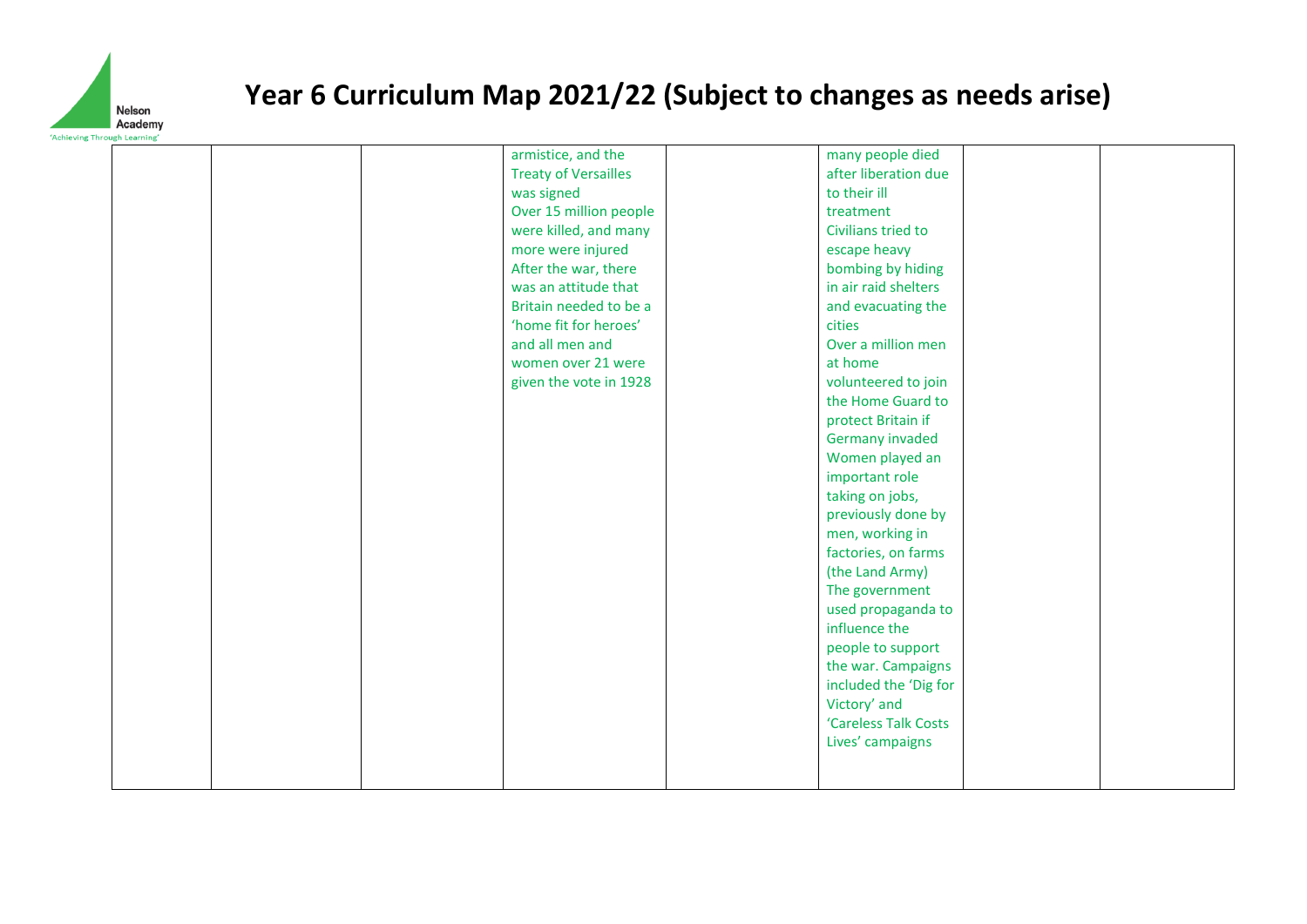

**Visual arts/DT/ Art** NNOS preparation Observational drawing William Morris Victorian art/ Victorian crossstich design on Christmas card *Knowledge:* Augustus Welby Pugin 'a Catholic town in 1440' and 'a town in 1840', Contrasts: Or A Parallel between the Noble Edifices of the Middle Ages and Corresponding Buildings of the Present Day, 1836 (Cambridge University Press, 2013) Gothic Revival: a return to the gothic style of architecture from the Middle Ages The Houses of Parliament: designed in a gothic style William Morris: wallpaper, tiles, furniture, fabrics and books North American Art WW1 *Knowledge:* To learn about great artists, architects and designers in history in the context of John Singer Sargent. To improve mastery of art and design techniques, including drawing in the context of coloured drawing. To learn about great artists, architects and designers in history in the context of Ansel Adams. To record observations and use them to review and revisit ideas. To improve mastery of art and design techniques, including the use of Italian renaissance Art and Architecture The Language of Art **DT Mechanisms linked to Renaissance** *Knowledge:* Leonardo da Vinci's Vitruvian Man, Mona Lisa and Last Supper Bruegel's Peasant Wedding Dürer's Self-Portrait Raphael (Raffaello Sanzio da Urbino), The School of Athens, 1510-1511 (Vatican Museums and Galleries), Vatican City **UNDERSTAND THE TERM RENAISSANCE** Recognise that Renaissance art is not only defined by style but reflects new attitudes, Clay Caleveras/ sugar skulls **WWII rationing food** West Norfolk Artists association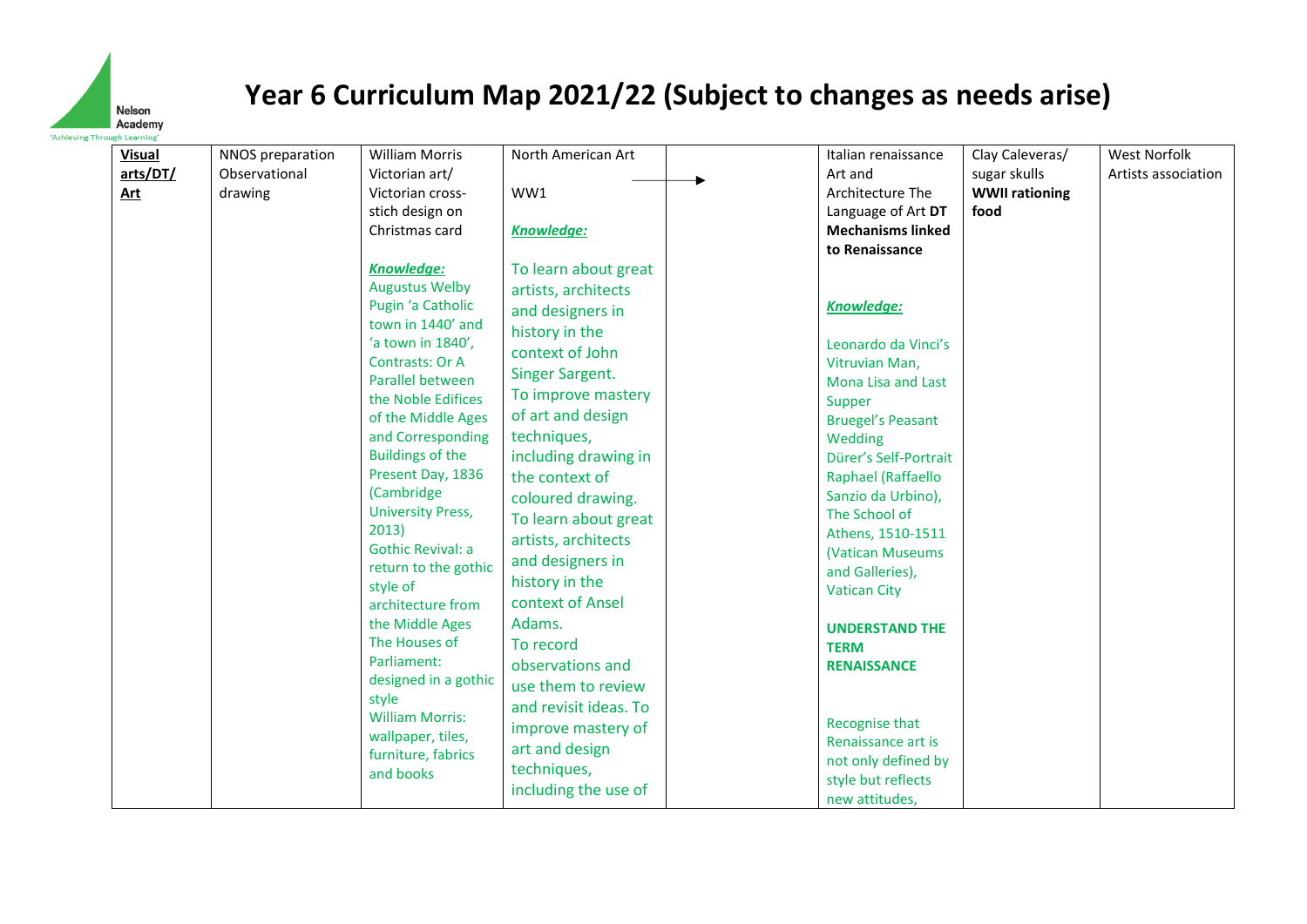

| last sleep of Arthur                                           |                                                                                                                                                                                                                                                                                                                                                                                                                                                                                                                  |                                                                                                                                                                                                                                                                                                                                                                                                                                                                                                                                                                                    |  |
|----------------------------------------------------------------|------------------------------------------------------------------------------------------------------------------------------------------------------------------------------------------------------------------------------------------------------------------------------------------------------------------------------------------------------------------------------------------------------------------------------------------------------------------------------------------------------------------|------------------------------------------------------------------------------------------------------------------------------------------------------------------------------------------------------------------------------------------------------------------------------------------------------------------------------------------------------------------------------------------------------------------------------------------------------------------------------------------------------------------------------------------------------------------------------------|--|
| in Avalon, 1881-98<br>(Museo de Arte de<br>Ponce), Puerto Rico | white collage.<br>To learn about great<br>artists, architects<br>and designers in<br>history in the<br>context of Helen<br>Frankenthaler.<br>To improve mastery<br>of art and design<br>techniques, with a<br>range of materials in<br>the context of<br>painting.<br>To learn about great<br>artists, architects<br>and designers in<br>history in the<br>context of Frank<br>Lloyd Wright.<br>To improve mastery<br>of art and design<br>techniques in the<br>context of<br>modelling.<br>To learn about great | A shift in world view<br>from medieval to<br>Renaissance art,<br>with a new<br>emphasis on<br>humanity and the<br>natural world<br>The influence of<br><b>Greek and Roman</b><br>art on Renaissance<br>artists (a return to<br>classical subject<br>matter; idealisation<br>of the human form;<br>balance and<br>proportion in<br>design; the literal<br>re-discovery of<br>classical art works,<br>such as Laocoon<br>Group by<br>Michelangelo, or<br>Apollo Belvedere)<br>The development of<br>linear perspective<br>during the Italian<br>Renaissance (the<br>vantage point or |  |
|                                                                | artists, architects<br>and designers in<br>history in the                                                                                                                                                                                                                                                                                                                                                                                                                                                        | point-of view of the<br>viewer;<br>convergence of<br>lines toward a                                                                                                                                                                                                                                                                                                                                                                                                                                                                                                                |  |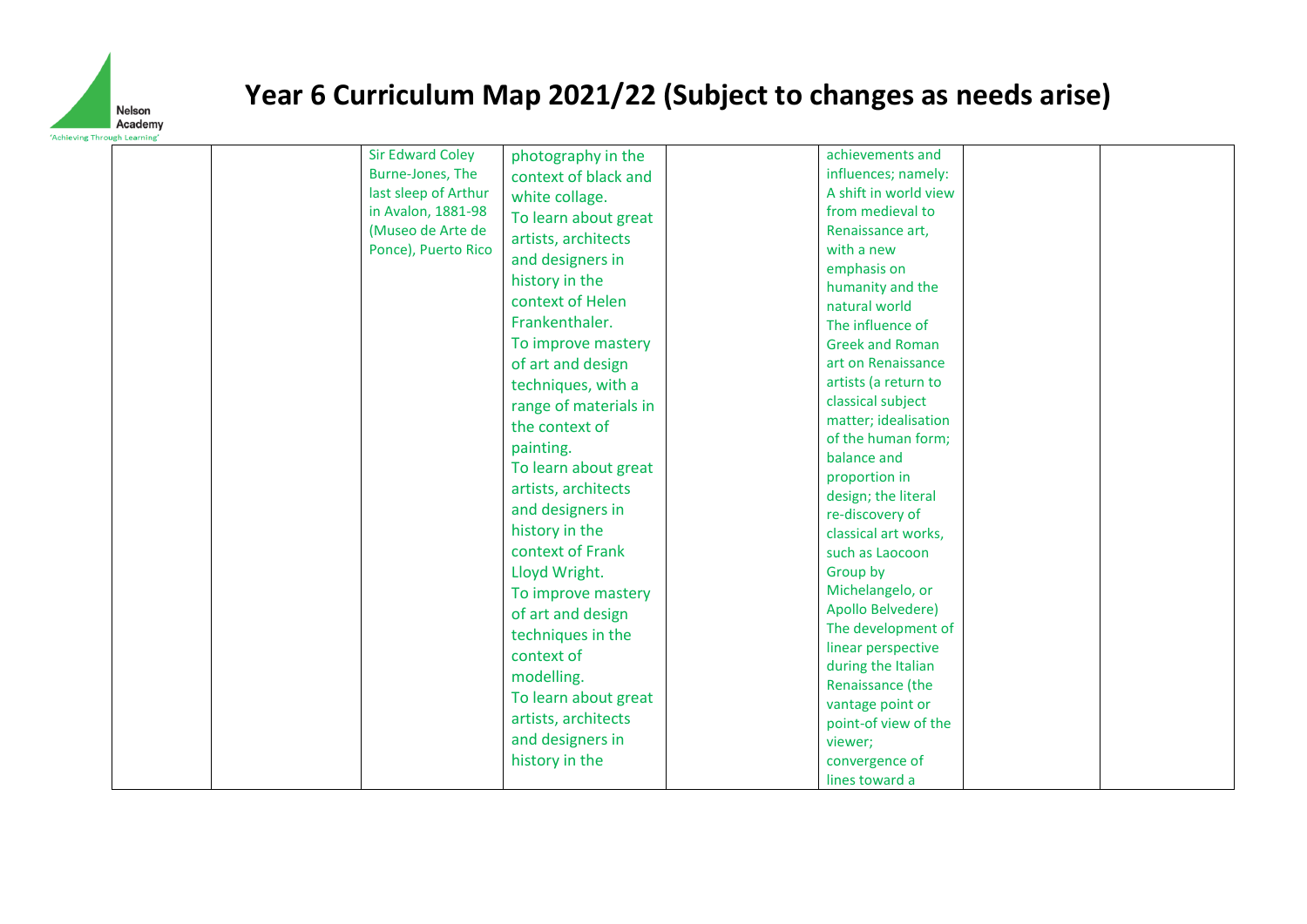

|  | context of Jean-<br>Michel Basquiat.<br>To create sketch<br>books to record<br>observations and<br>use them to review<br>and revisit ideas in<br>the context of the<br>drawing activity.<br>To learn about great<br>artists, architects<br>and designers in<br>history in the<br>context of Mary<br>Cassatt. | vanishing point; the<br>horizon line)<br><b>OBSERVE AND</b><br><b>DISCUSS A RANGE</b><br>OF PAINTINGS BY<br><b>ITALIAN</b><br><b>RENAISSANCE</b><br><b>ARTISTS</b><br>Consider what<br>makes them<br>'Renaissance'<br>works, including:<br>Sandro Botticelli,<br>The Birth of Venus,<br>c. 1485 (Uffizi,<br>Florence)<br>Raphael, Madonna<br>of the Pinks (La<br>Madonna dei<br>Garofani), 1506-7<br>(National Gallery,<br>London)<br>Michelangelo,<br><b>Sistine Chapel</b><br>decorations, 1508- |
|--|--------------------------------------------------------------------------------------------------------------------------------------------------------------------------------------------------------------------------------------------------------------------------------------------------------------|----------------------------------------------------------------------------------------------------------------------------------------------------------------------------------------------------------------------------------------------------------------------------------------------------------------------------------------------------------------------------------------------------------------------------------------------------------------------------------------------------|
|  |                                                                                                                                                                                                                                                                                                              | 12 (Vatican, Rome)                                                                                                                                                                                                                                                                                                                                                                                                                                                                                 |
|  |                                                                                                                                                                                                                                                                                                              | <b>BECOME FAMILIAR</b><br><b>WITH</b><br><b>RENAISSANCE</b><br><b>SCULPTURE</b>                                                                                                                                                                                                                                                                                                                                                                                                                    |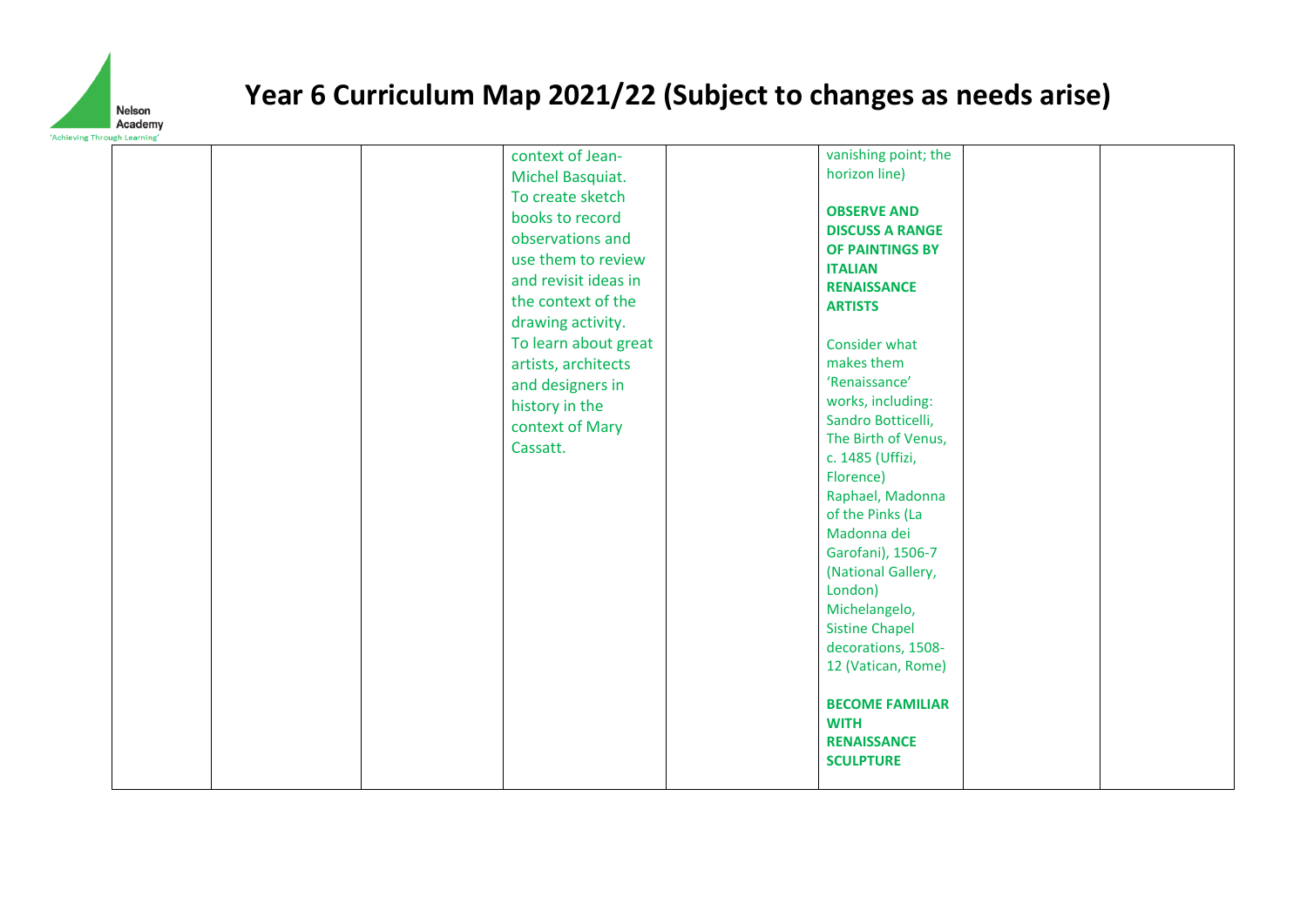

|  |  |  | Consider what            |  |
|--|--|--|--------------------------|--|
|  |  |  |                          |  |
|  |  |  | makes sculptures         |  |
|  |  |  | 'Renaissance',           |  |
|  |  |  | including:               |  |
|  |  |  | Donatello, Saint         |  |
|  |  |  | George, (Bronze          |  |
|  |  |  | cast after stone         |  |
|  |  |  | original), c. 1415-17    |  |
|  |  |  | (Orsanmichele-the        |  |
|  |  |  | Kitchen Garden of        |  |
|  |  |  | St Michael,              |  |
|  |  |  | Florence)                |  |
|  |  |  | Michelangelo,            |  |
|  |  |  | David, 1504              |  |
|  |  |  | (Galleria                |  |
|  |  |  | dell'Accademia,          |  |
|  |  |  |                          |  |
|  |  |  | Florence)                |  |
|  |  |  |                          |  |
|  |  |  | <b>BECOME FAMILIAR</b>   |  |
|  |  |  | <b>WITH</b>              |  |
|  |  |  | <b>RENAISSANCE</b>       |  |
|  |  |  | <b>ARCHITECTURE</b>      |  |
|  |  |  |                          |  |
|  |  |  | Consider-where           |  |
|  |  |  | possible-who the         |  |
|  |  |  | buildings were           |  |
|  |  |  | designed and built       |  |
|  |  |  |                          |  |
|  |  |  | by, who used them        |  |
|  |  |  | and what for, and        |  |
|  |  |  | how they were            |  |
|  |  |  | decorated (often         |  |
|  |  |  |                          |  |
|  |  |  | with works by            |  |
|  |  |  | important                |  |
|  |  |  | Renaissance<br>artists): |  |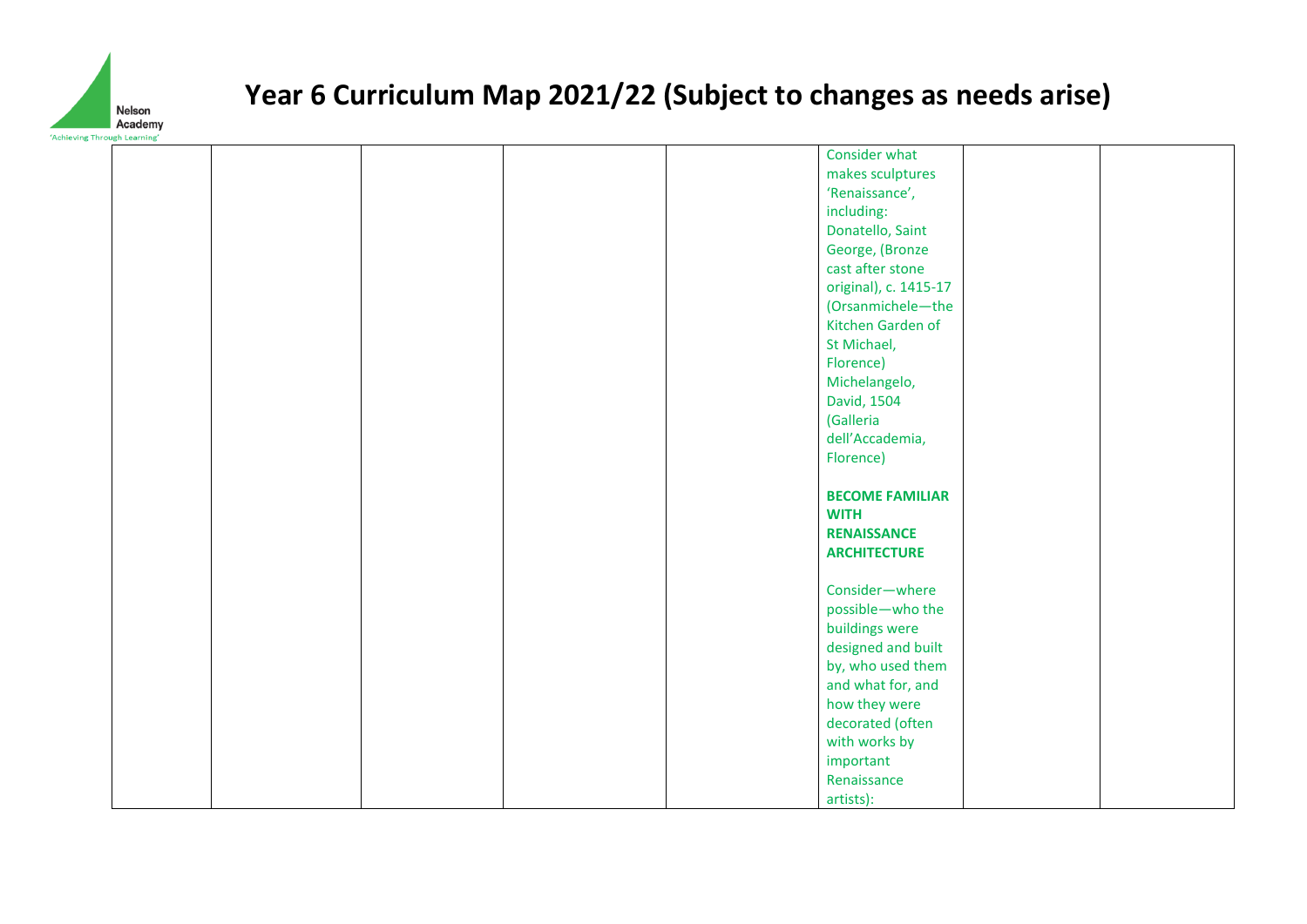

|  |  |  | Il Duomo (Florence         |  |
|--|--|--|----------------------------|--|
|  |  |  | Cathedral),                |  |
|  |  |  | particularly               |  |
|  |  |  | <b>Brunelleschi's Dome</b> |  |
|  |  |  | which completed it         |  |
|  |  |  | in 1436 (consider          |  |
|  |  |  | the role of Cosimo         |  |
|  |  |  | de Medici as a             |  |
|  |  |  | patron, supporting         |  |
|  |  |  | Brunelleschi to win        |  |
|  |  |  | the commission             |  |
|  |  |  | over Ghiberti)             |  |
|  |  |  | Palazzo Pitti,             |  |
|  |  |  | Florence, begun            |  |
|  |  |  | 1458, (from 1549           |  |
|  |  |  | chief residence of         |  |
|  |  |  | the Medici and the         |  |
|  |  |  | ruling families of         |  |
|  |  |  | the Grand Duchy of         |  |
|  |  |  | Tuscany)                   |  |
|  |  |  | The Basilica of St         |  |
|  |  |  |                            |  |
|  |  |  | Peter's, Vatican           |  |
|  |  |  | City, Rome, 1506           |  |
|  |  |  | <i>(includes</i>           |  |
|  |  |  | Michelangelo's             |  |
|  |  |  | Pietà, and later           |  |
|  |  |  | additions by               |  |
|  |  |  | Bernini)                   |  |
|  |  |  | Villa Farnesina,           |  |
|  |  |  | 1506-10                    |  |
|  |  |  | (Trastevere, Rome)         |  |
|  |  |  | (Retreat of Papal          |  |
|  |  |  | banker Agostino            |  |
|  |  |  | Chigi, who                 |  |
|  |  |  | commissioned               |  |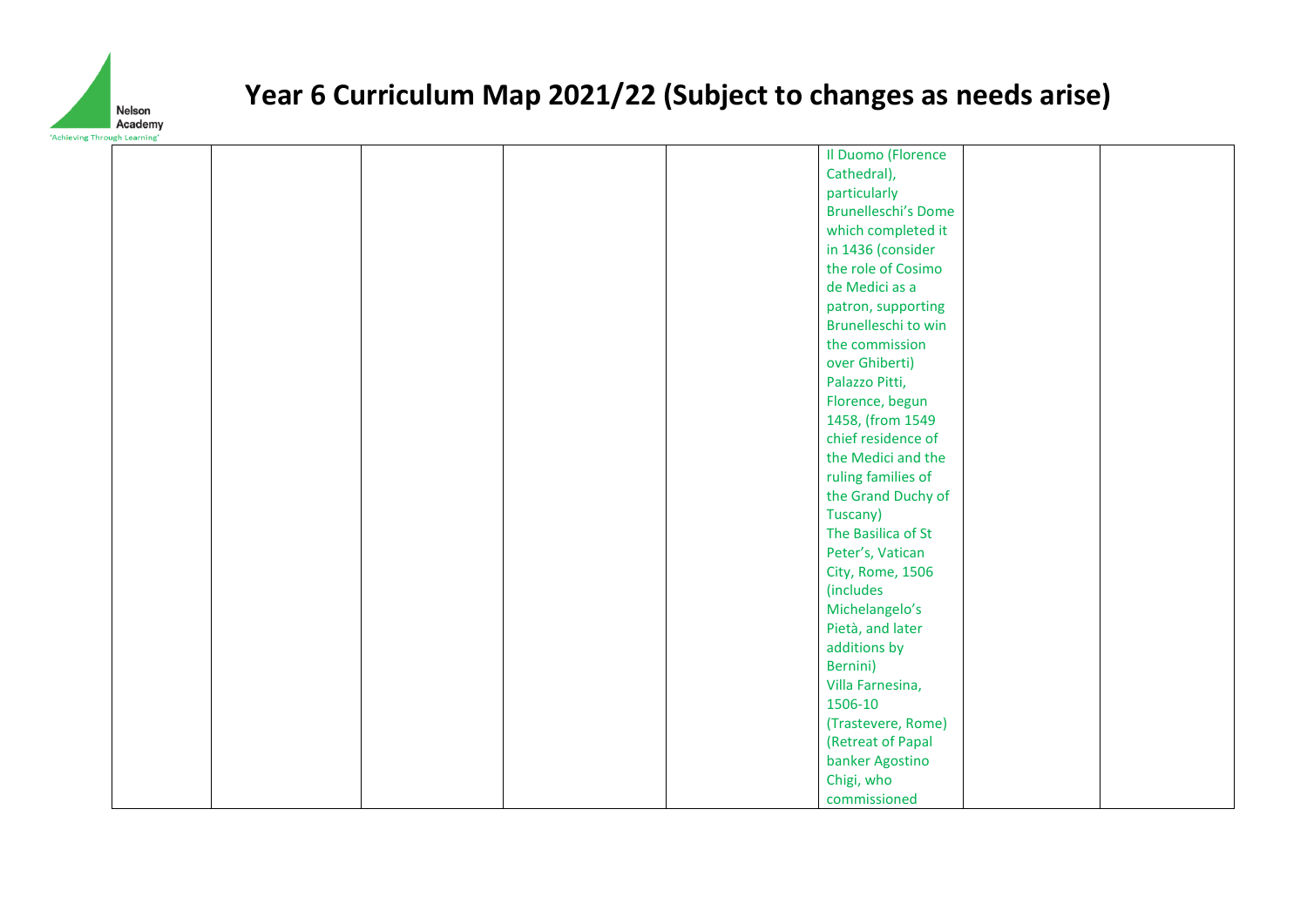

|  |  |  | decorations from        |  |
|--|--|--|-------------------------|--|
|  |  |  | Raphael, del            |  |
|  |  |  | Piombo and Guilio       |  |
|  |  |  | Romano)                 |  |
|  |  |  |                         |  |
|  |  |  | <b>UNDERSTAND AND</b>   |  |
|  |  |  | <b>BE ABLE TO APPLY</b> |  |
|  |  |  | <b>APPROPRIATELY</b>    |  |
|  |  |  | THE FOLLOWING           |  |
|  |  |  | <b>TERMS:</b>           |  |
|  |  |  |                         |  |
|  |  |  | Renaissance: comes      |  |
|  |  |  | from the Italian        |  |
|  |  |  | word 'Rinascita'        |  |
|  |  |  | (meaning re-birth),     |  |
|  |  |  | applied to describe     |  |
|  |  |  | a regeneration of       |  |
|  |  |  | the arts along          |  |
|  |  |  | classical lines, which  |  |
|  |  |  | took place after the    |  |
|  |  |  | Middle-or so-           |  |
|  |  |  | called 'Dark' Ages      |  |
|  |  |  | Figurative: refers to   |  |
|  |  |  | the style of works of   |  |
|  |  |  | art which attempt       |  |
|  |  |  | to depict convincing    |  |
|  |  |  | reality or life-like    |  |
|  |  |  | forms                   |  |
|  |  |  | Abstract: the           |  |
|  |  |  | opposite of             |  |
|  |  |  | figurative, referring   |  |
|  |  |  | to artworks wherein     |  |
|  |  |  | the depicted            |  |
|  |  |  | reflects an idea or     |  |
|  |  |  | suggestion of           |  |
|  |  |  |                         |  |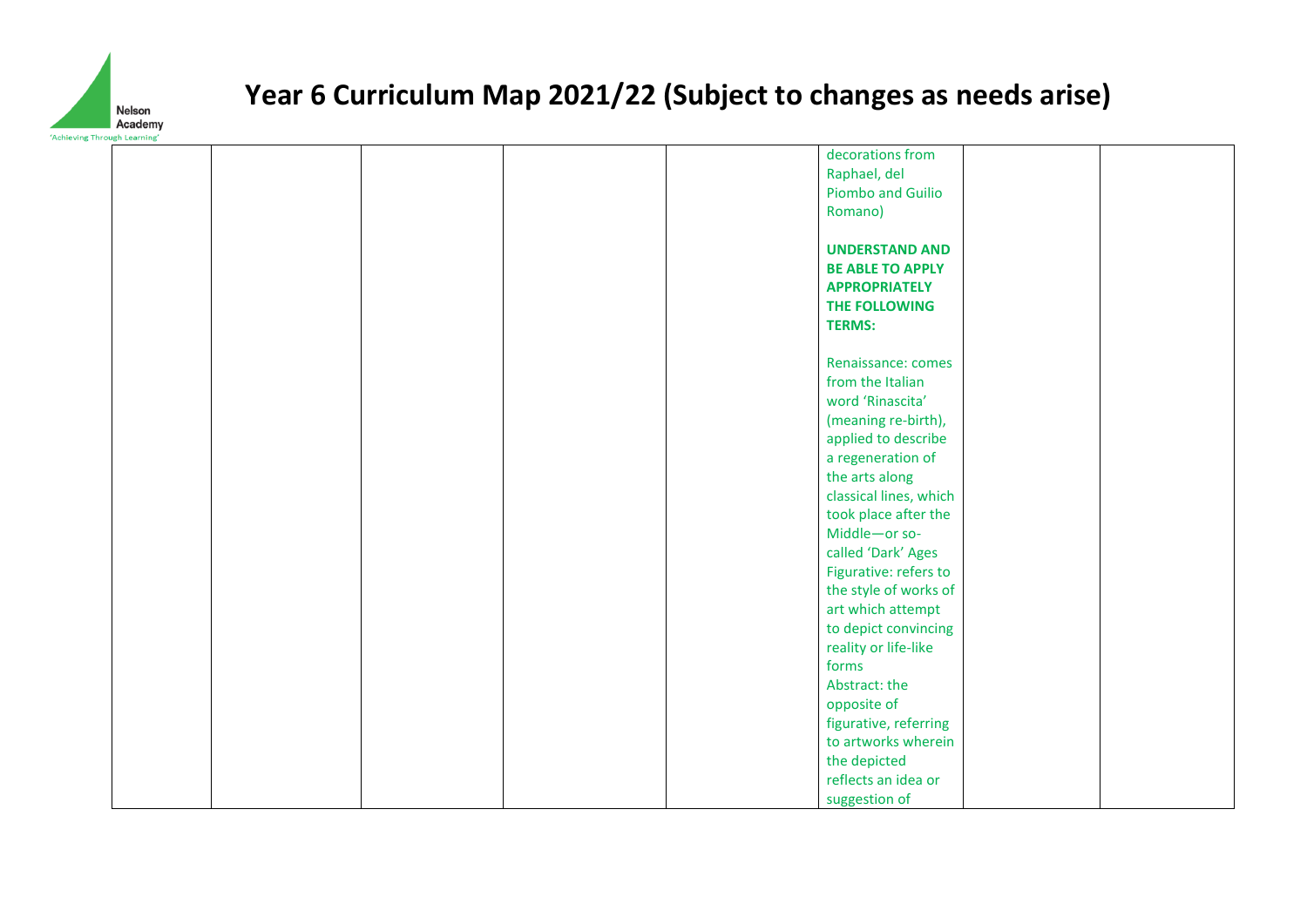

|              |                                                            |                                                           | something, rather<br>than the thing itself<br>Genre: a term to<br>describe distinct<br>types of subject<br>matter, applicable<br>in literature as well<br>as art, such as<br>landscape or<br>portrait<br>Perspective: in art<br>refers to the<br>mathematical<br>techniques, and<br>linear arrangements<br>used to rationalise<br>space in two-<br>dimensional art<br>works |                                |
|--------------|------------------------------------------------------------|-----------------------------------------------------------|-----------------------------------------------------------------------------------------------------------------------------------------------------------------------------------------------------------------------------------------------------------------------------------------------------------------------------------------------------------------------------|--------------------------------|
| <b>Music</b> | Instrumental<br>teaching - Recorders                       | Instrumental teaching<br>- Recorders                      | Instrumental<br>teaching -                                                                                                                                                                                                                                                                                                                                                  | <b>Harvest Festival</b>        |
|              | Being happy!<br><b>Knowledge:</b>                          | Benjamin Britten's<br>music and cover<br>versions         | Recorders<br>Create own<br>music inspired by                                                                                                                                                                                                                                                                                                                                | <b>Carol Concert</b><br>Easter |
|              | To understand the<br>following terms:                      | <b>Knowledge:</b>                                         | identity and<br>women in the music<br>industry                                                                                                                                                                                                                                                                                                                              | Nelson's Got<br>Talent         |
|              | style indicators,<br>melody, compose,<br>improvise, cover, | To understand the<br>following terms:<br>Melody, compose, | <b>Knowledge:</b>                                                                                                                                                                                                                                                                                                                                                           |                                |
|              | pulse, rhythm, pitch,<br>tempo, dynamics,                  | improvise, cover,<br>pulse, rhythm, pitch,                | To understand the<br>following terms:                                                                                                                                                                                                                                                                                                                                       |                                |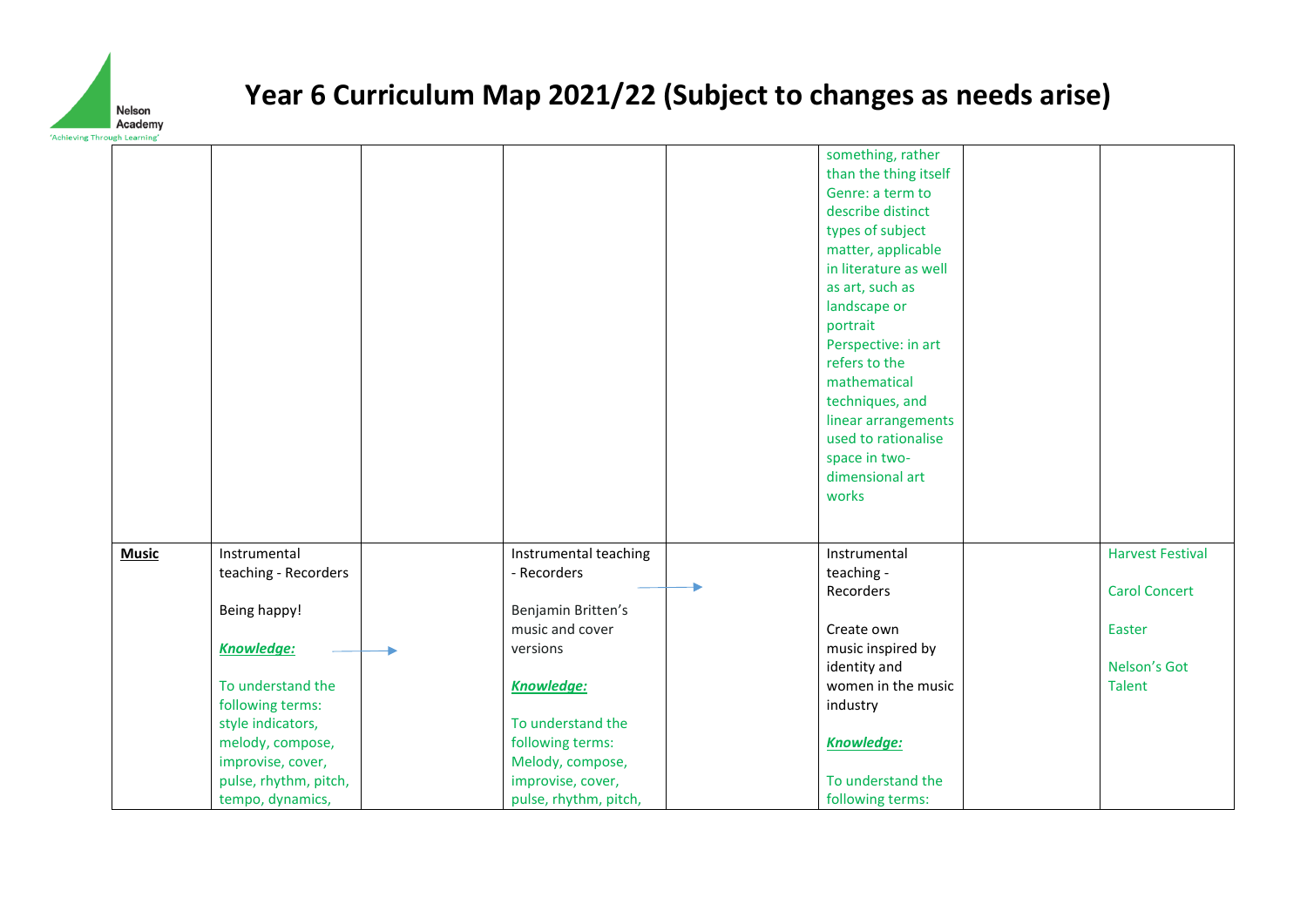

|            | timbre, texture,          |           | tempo, dynamics,            | Gender, racism, rap,  |               |
|------------|---------------------------|-----------|-----------------------------|-----------------------|---------------|
|            | structure,                |           | timbre, texture,            | lyrics, turntablist,  |               |
|            | dimensions of music,      |           |                             |                       |               |
|            |                           |           | structure, dimensions       | DJing, producer,      |               |
|            | neo soul, producer,       |           | of music, ostinato,         | <b>Electronic and</b> |               |
|            | groove, Motown,           |           | phrases, unison, urban      | Acoustic music.       |               |
|            | hook, riff, solo          |           | gospel                      |                       |               |
|            |                           |           |                             | To understand how     |               |
|            | Using recorders, be       |           |                             | to listen & appraise  |               |
|            | able to: copy back        |           | To know, and learn          | music from four       |               |
|            | using up to $3$ notes $-$ |           | how to clap some of         | different             |               |
|            | A, $G + B$ . Bronze: A    |           | the rhythms used in         | inspirational female  |               |
|            | Silver: $A + G$   Gold:   |           | songs and learn             | artists and           |               |
|            | $A, G + B$                |           | musical phrases that        | understand that       |               |
|            |                           |           | will then be performed      | they express their    |               |
|            | To know how to            |           |                             | identity through      |               |
|            | compose a simple          |           | To know how to              | music                 |               |
|            | melody using simple       |           | effectively sing in         | To understand that    |               |
|            | rhythms choosing          |           | unison when                 | what has been         |               |
|            | from the notes A, G       |           | performing both an          | learnt will enable    |               |
|            | $+ B$ or C, E, G, A + B.  |           | original style, then an     | composition of own    |               |
|            |                           |           | <b>Urban Gospel version</b> | music using 'Music    |               |
|            | To know and               |           | of the same song            | and Me' ('Identity')  |               |
|            | understand that           |           |                             | as a theme            |               |
|            | their personal            |           |                             |                       |               |
|            | performance will          |           |                             |                       |               |
|            | include one or more       |           |                             |                       |               |
|            | of the following:         |           |                             |                       |               |
|            | Improvisations,           |           |                             |                       |               |
|            | Instrumental              |           |                             |                       |               |
|            | performances and          |           |                             |                       |               |
|            | <b>Compositions</b>       |           |                             |                       |               |
|            |                           | Unit 9    | <b>Unit 10</b>              | <b>Unit 11</b>        |               |
| <b>MFL</b> | Unit recap - how are      | Les fetes | Où vas-tu?                  |                       | Languages day |
|            | you, name, numbers        |           |                             | On mange!             |               |
|            | to 30, colours and        | Lesson 1  | Lesson 1                    | Lesson 1              |               |
|            | classroom                 |           |                             |                       |               |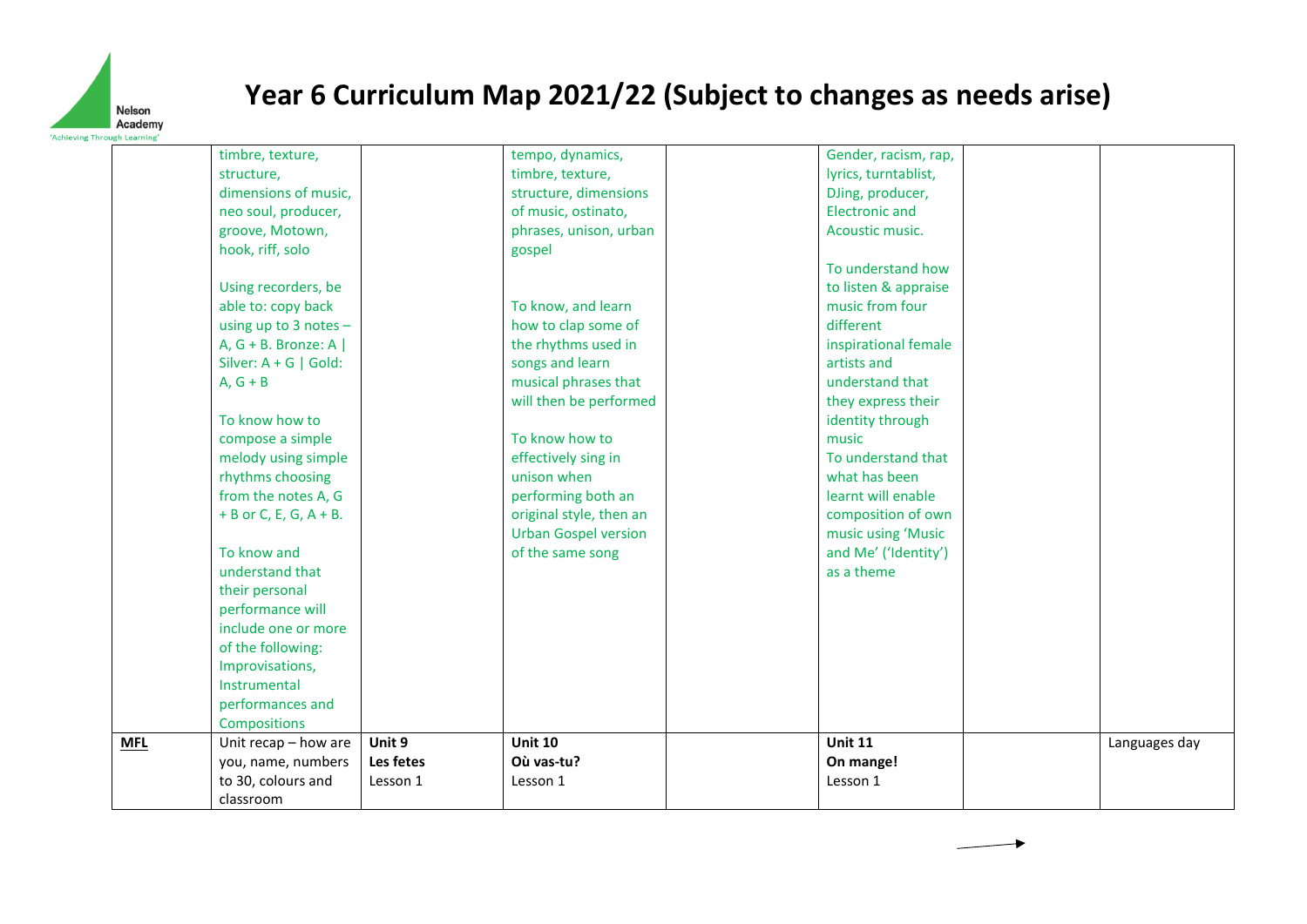

|                  | instructions. Snacks,    | Talking about            | Talking about going to      | Go shopping for          |  |
|------------------|--------------------------|--------------------------|-----------------------------|--------------------------|--|
|                  | months of the year,      | festivals and dates      | French cities               | food.                    |  |
|                  | dates and birthdays      | Lesson 2                 | Lesson 2                    | Lesson 2                 |  |
|                  |                          | Presents at festivals    | Give and understand         | Ask how much             |  |
|                  | <b>See Rigolo Scheme</b> | Lesson 3                 | simple directions.          | something costs.         |  |
|                  | of work Mapping          | Numbers 31 to 60         | Lesson 3                    | Lesson 3                 |  |
|                  | Grid                     | Lesson 4                 | Talk about the              | Talk about activities    |  |
|                  |                          | Giving and               | weather                     | at a party.              |  |
|                  |                          | understanding            | Lesson 4                    | Lesson 4                 |  |
|                  |                          | commands                 | Talk about the              |                          |  |
|                  |                          |                          | weather and places in       | Give opinions about      |  |
|                  |                          | *letters to Santa        | France                      | food and various         |  |
|                  |                          | Use a model for          |                             | activities.              |  |
|                  |                          | writing.                 |                             |                          |  |
|                  |                          |                          | Unit 9/10 test              | <b>See Rigolo Scheme</b> |  |
|                  |                          | Use a bilingual          |                             | of work Mapping          |  |
|                  |                          | dictionary               | <b>See Rigolo Scheme of</b> | Grid                     |  |
|                  |                          |                          | <b>work Mapping Grid</b>    |                          |  |
|                  |                          | <b>See Rigolo Scheme</b> |                             |                          |  |
|                  |                          | of work Mapping          |                             |                          |  |
|                  |                          | Grid                     |                             |                          |  |
|                  |                          |                          |                             |                          |  |
|                  |                          |                          |                             |                          |  |
|                  | Communication            |                          | Variables (link to          | 3D Modelling             |  |
| <b>Computing</b> |                          |                          | scientific                  |                          |  |
|                  | Knowledge:               |                          | investigations)             |                          |  |
|                  |                          |                          |                             | Knowledge:               |  |
|                  | Pupils will learn        |                          |                             |                          |  |
|                  | about the World          |                          |                             | Pupils will develop      |  |
|                  | Wide Web as a            |                          | Knowledge:                  | their knowledge          |  |
|                  | communication tool.      |                          |                             | and understanding        |  |
|                  | First, they will learn   |                          | This unit explores the      | of using a computer      |  |
|                  | how we find              |                          | concept of variables in     | to produce 3D            |  |
|                  | information on the       |                          | programming through         | models. Pupils will      |  |
|                  |                          |                          | games in Scratch. First,    | initially familiarise    |  |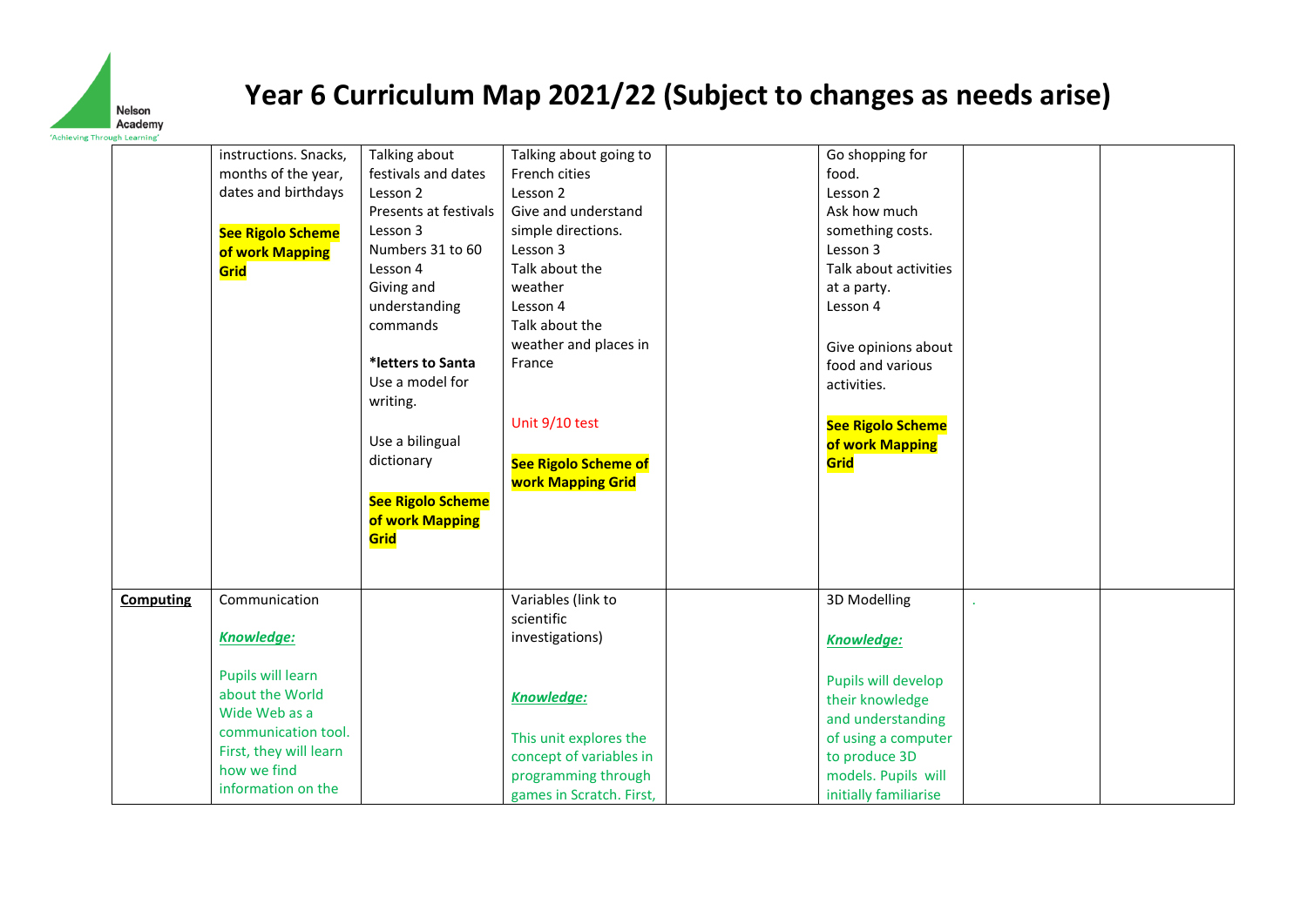

|    | World Wide Web,        |                   | pupils will learn what  |               | themselves with      |                   |                       |
|----|------------------------|-------------------|-------------------------|---------------|----------------------|-------------------|-----------------------|
|    | through learning       |                   | variables are, and      |               | working in a 3D      |                   |                       |
|    | how search engines     |                   | relate them to real-    |               | space, including     |                   |                       |
|    | work (including how    |                   | world examples of       |               | combining 3D         |                   |                       |
|    | they select and rank   |                   | values that can be set  |               | objects to make a    |                   |                       |
|    | results) and what      |                   | and changed. Pupils     |               | house and            |                   |                       |
|    | influences searching,  |                   | will then use variables |               | examining the        |                   |                       |
|    | and through            |                   | to create a simulation  |               | differences          |                   |                       |
|    | comparing different    |                   | of a scoreboard. In     |               | between working      |                   |                       |
|    | search engines. They   |                   | Lessons 2, 3, and 5,    |               | digitally with 2D    |                   |                       |
|    | will then investigate  |                   | which follow the Use-   |               | and 3D graphics.     |                   |                       |
|    | different methods of   |                   | Modify-Create model,    |               | They will progress   |                   |                       |
|    | communication,         |                   | pupils will experiment  |               | to making accurate   |                   |                       |
|    | before focusing on     |                   | with variables in an    |               | 3D models of         |                   |                       |
|    | internet-based         |                   | existing project, then  |               | physical objects,    |                   |                       |
|    | communication.         |                   | modify them, then       |               | such as a pencil     |                   |                       |
|    | Finally, they will     |                   | they will create their  |               | holder, which        |                   |                       |
|    | evaluate which         |                   | own project. In Lesson  |               | include using 3D     |                   |                       |
|    | methods of internet    |                   | 4, pupils will focus on |               | objects as           |                   |                       |
|    | communication to       |                   | design. Finally, in     |               | placeholders.        |                   |                       |
|    | use for particular     |                   | Lesson 6, pupils will   |               | Finally, pupils will |                   |                       |
|    | purposes.              |                   | apply their knowledge   |               | examine the need     |                   |                       |
|    |                        |                   | of variables and design |               | to group 3D objects, |                   |                       |
|    |                        |                   | to improve their game   |               | then go on to plan,  |                   |                       |
|    |                        |                   | in Scratch.             |               | develop, and         |                   |                       |
|    |                        |                   |                         |               | evaluate their own   |                   |                       |
|    |                        |                   |                         |               | 3D model of a        |                   |                       |
|    |                        |                   |                         |               | photo frame.         |                   |                       |
|    |                        |                   |                         |               |                      |                   |                       |
| PE | Cardio Drumming        | Dance             | Gym                     | Racket skills | Athletics            | OAA/Rounders      | <b>Healthy Living</b> |
|    | Knowledge:             |                   |                         |               |                      |                   | Week/Sports day       |
|    | <b>Read and follow</b> | <b>Knowledge:</b> | <b>Knowledge:</b>       | Knowledge:    | <b>Knowledge:</b>    | <b>Knowledge:</b> |                       |
|    | symbols for            |                   |                         |               |                      |                   |                       |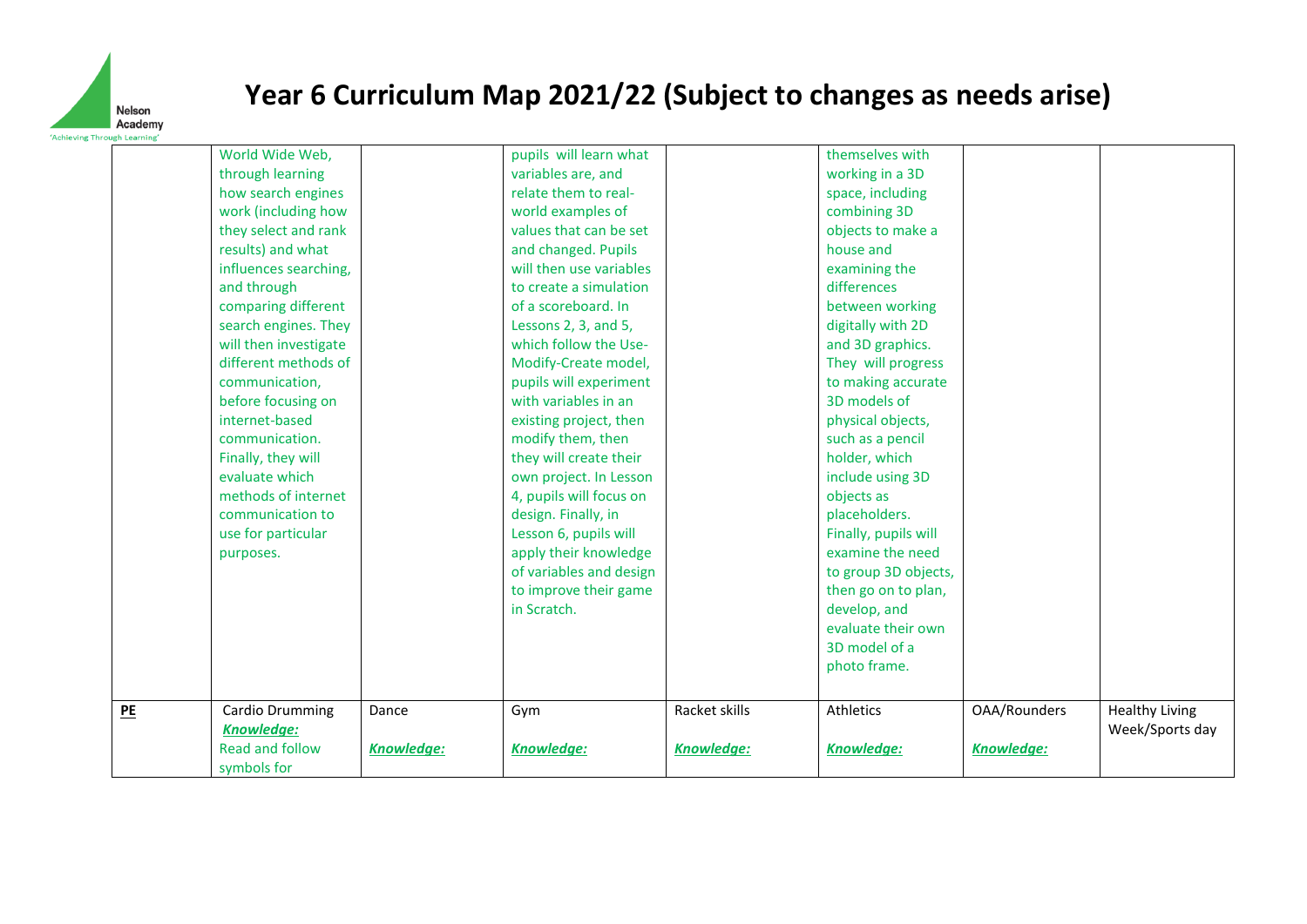

| movements in a           | Choreograph        | Create longer, more      | Show the skills of    | When running over  | Read a variety of  |  |
|--------------------------|--------------------|--------------------------|-----------------------|--------------------|--------------------|--|
| sequence.                | creative and       | complex gymnastic        | forehand or           | a range of         | maps and plans of  |  |
| <b>Build stamina and</b> | imaginative dance  | sequences that include   | backhand when         | distances, show    | the environment,   |  |
| fitness.                 | sequences,         | a good range of well     | playing racket        | stamina, speed and | recognising        |  |
| Move to music with       | independently and  | performed gymnastic      | games, showing        | control            | symbols and        |  |
| co-ordination.           | in a group         | elements                 | control when hitting  | Throw accurately,  | features           |  |
| Design own               | Choreograph and    | Incorporate a range of   | To understand the     | perfecting         | Value the          |  |
| sequences of             | perform more       | different speeds,        | rules and apply these | techniques by      | importance of      |  |
| movements.               | complex sequences  | directions, levels,      | to a competitive      | analysing the      | planning and       |  |
|                          | Demonstrate a      | pathways and body        | game.                 | movement and       | thinking as they   |  |
|                          | consistent theme   | rotations during         |                       | body shape         | work through their |  |
| <b>Ball Skills</b>       | throughout a dance | gymnastic                |                       | Demonstrate        | challenge          |  |
|                          | Use appropriate    | performances             |                       | control, balance   | Take on both       |  |
| <b>Knowledge:</b>        | language and       | Rehearse, refine and     |                       | and power in take- | leadership and     |  |
|                          | terminology to     | perfect gymnastic skills |                       | off and landing    | team roles when    |  |
| Choose and combine       | describe dances.   |                          |                       | when jumping       | solving a problem, |  |
| skills in game           | Begin to help      |                          |                       | Compete with       | demonstrating      |  |
| situations (running,     | others to refine   |                          |                       | others, recording  | good               |  |
| throwing, catching,      | and structure      |                          |                       | results, setting   | sportsmanship      |  |
| passing.)                | movements.         |                          |                       | targets and        | skills             |  |
| Work alone and with      | Perform dances     |                          |                       | endeavouring to    |                    |  |
| a team to outwit an      | fluently and with  |                          |                       | improve            |                    |  |
| opponent / opposing      | control.           |                          |                       | performance        |                    |  |
| team.                    |                    |                          |                       |                    |                    |  |
| Use a range of           |                    |                          |                       |                    |                    |  |
| throws to pass a ball    |                    |                          |                       |                    |                    |  |
| in order to outwit       |                    |                          |                       |                    |                    |  |
| the opponent,            |                    |                          |                       |                    |                    |  |
| considering the          |                    |                          |                       |                    |                    |  |
| direction of play.       |                    |                          |                       |                    |                    |  |
| Act as a good role       |                    |                          |                       |                    |                    |  |
| model within a           |                    |                          |                       |                    |                    |  |
| team, taking a lead      |                    |                          |                       |                    |                    |  |
| role when required       |                    |                          |                       |                    |                    |  |
|                          |                    |                          |                       |                    |                    |  |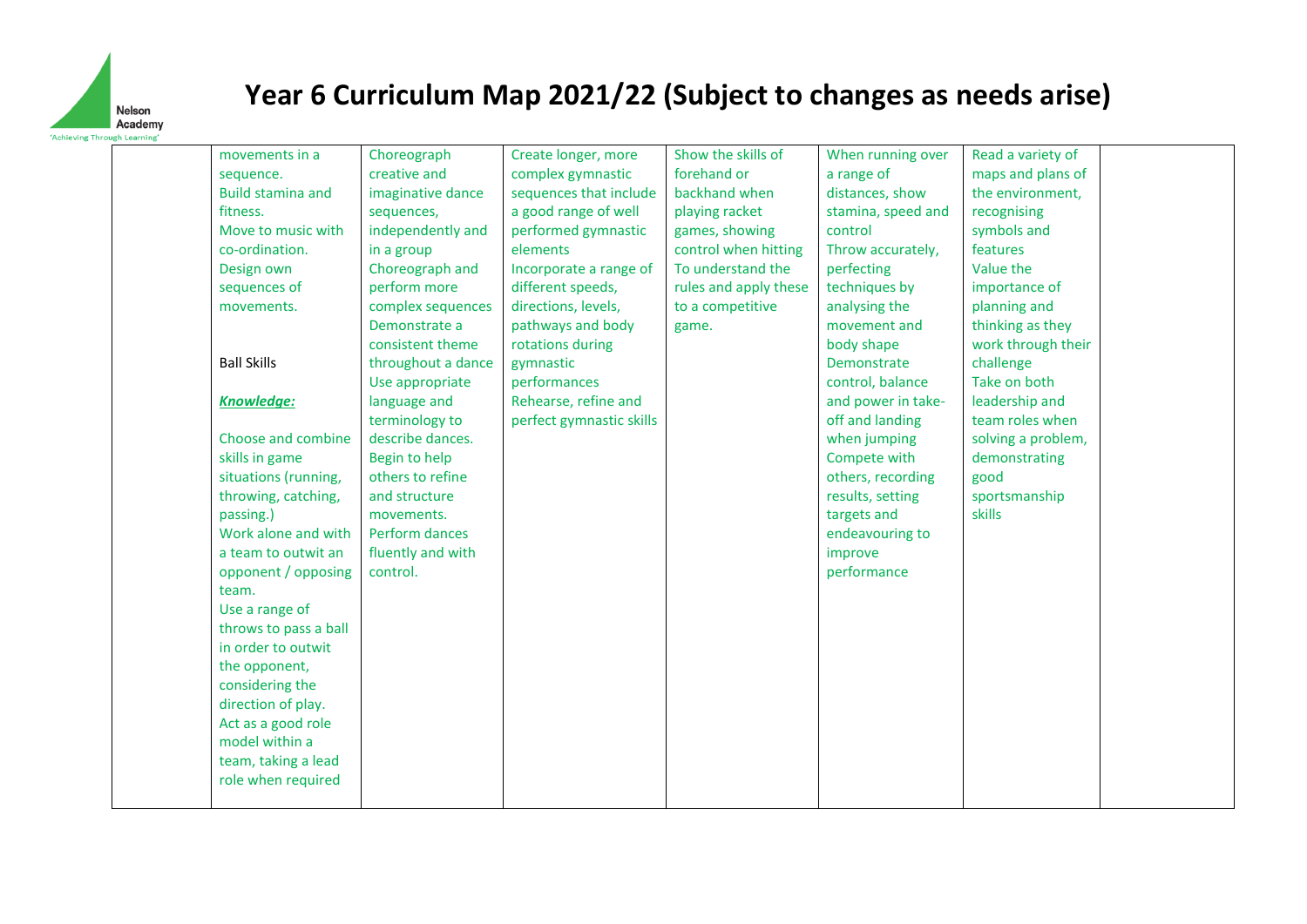

| RE | Islam: What is the<br>best way for<br>Muslims to show<br>commitment to<br>God?<br>Knowledge:<br>Describe and make<br>connections<br>between<br>different features of<br>the religions and<br>worldviews they<br>study,<br>discovering more<br>about celebrations,<br>worship, pilgrimages<br>and the rituals which<br>mark important<br>points<br>in life, in order to<br>reflect on their<br>significance.<br><b>Explore and describe</b><br>a range of beliefs,<br>symbols and actions<br>so that they can<br>understand different<br>ways of life and<br>ways of expressing<br>meaning. | Christianity: How<br>significant is it that<br>Mary was Jesus'<br>mother?<br>Knowledge:<br>Describe and<br>understand links<br>between stories<br>and other aspects<br>of the communities<br>they are<br>investigating,<br>responding<br>thoughtfully to a<br>range of sources of<br>wisdom and to<br>beliefs and<br>teachings that arise<br>from them in<br>different<br>communities. | Christianity: Is<br>anything ever eternal?<br><b>Knowledge:</b><br><b>Explore and describe a</b><br>range of beliefs,<br>symbols and actions so<br>that they can<br>understand different<br>ways of life and ways<br>of expressing meaning.<br>Observe and<br>understand varied<br>examples of religions<br>and worldviews so<br>that they can explain,<br>with reasons, their<br>meanings and<br>significance to<br>individuals and<br>communities.<br>Discuss and present<br>thoughtfully their own<br>and others' views on<br>challenging questions<br>about belonging,<br>meaning, purpose and<br>truth, applying ideas of<br>their own in different<br>forms including (e.g.) | Christianity: Is<br>Christianity still a<br>strong religion 2000<br>years after Jesus was<br>on Earth?<br><b>Knowledge:</b><br><b>Explore and describe</b><br>a range of beliefs,<br>symbols and actions<br>so that they can<br>understand different<br>ways of life and ways<br>of expressing<br>meaning.<br>Observe and<br>understand varied<br>examples of religions<br>and worldviews so<br>that they can<br>explain, with<br>reasons, their<br>meanings and<br>significance to<br>individuals and<br>communities.<br>Discuss and present<br>thoughtfully their<br>own and others'<br>views on challenging | Does belief in<br>Akhirah (life after<br>death) help<br>Muslims lead a<br>good life?<br><b>Knowledge:</b><br>Describe and<br>understand links<br>between stories<br>and other aspects<br>of the communities<br>they are<br>investigating,<br>responding<br>thoughtfully to a<br>range of sources of<br>wisdom and to<br>beliefs and<br>teachings that arise<br>from them in<br>different<br>communities.<br>Observe and<br>understand varied<br>examples of<br>religions and<br>worldviews so that<br>they can explain,<br>with reasons, their<br>meanings and | <b>Harvest Festival</b><br>Service/<br>Assemblies |
|----|--------------------------------------------------------------------------------------------------------------------------------------------------------------------------------------------------------------------------------------------------------------------------------------------------------------------------------------------------------------------------------------------------------------------------------------------------------------------------------------------------------------------------------------------------------------------------------------------|----------------------------------------------------------------------------------------------------------------------------------------------------------------------------------------------------------------------------------------------------------------------------------------------------------------------------------------------------------------------------------------|------------------------------------------------------------------------------------------------------------------------------------------------------------------------------------------------------------------------------------------------------------------------------------------------------------------------------------------------------------------------------------------------------------------------------------------------------------------------------------------------------------------------------------------------------------------------------------------------------------------------------------------------------------------------------------|----------------------------------------------------------------------------------------------------------------------------------------------------------------------------------------------------------------------------------------------------------------------------------------------------------------------------------------------------------------------------------------------------------------------------------------------------------------------------------------------------------------------------------------------------------------------------------------------------------------|----------------------------------------------------------------------------------------------------------------------------------------------------------------------------------------------------------------------------------------------------------------------------------------------------------------------------------------------------------------------------------------------------------------------------------------------------------------------------------------------------------------------------------------------------------------|---------------------------------------------------|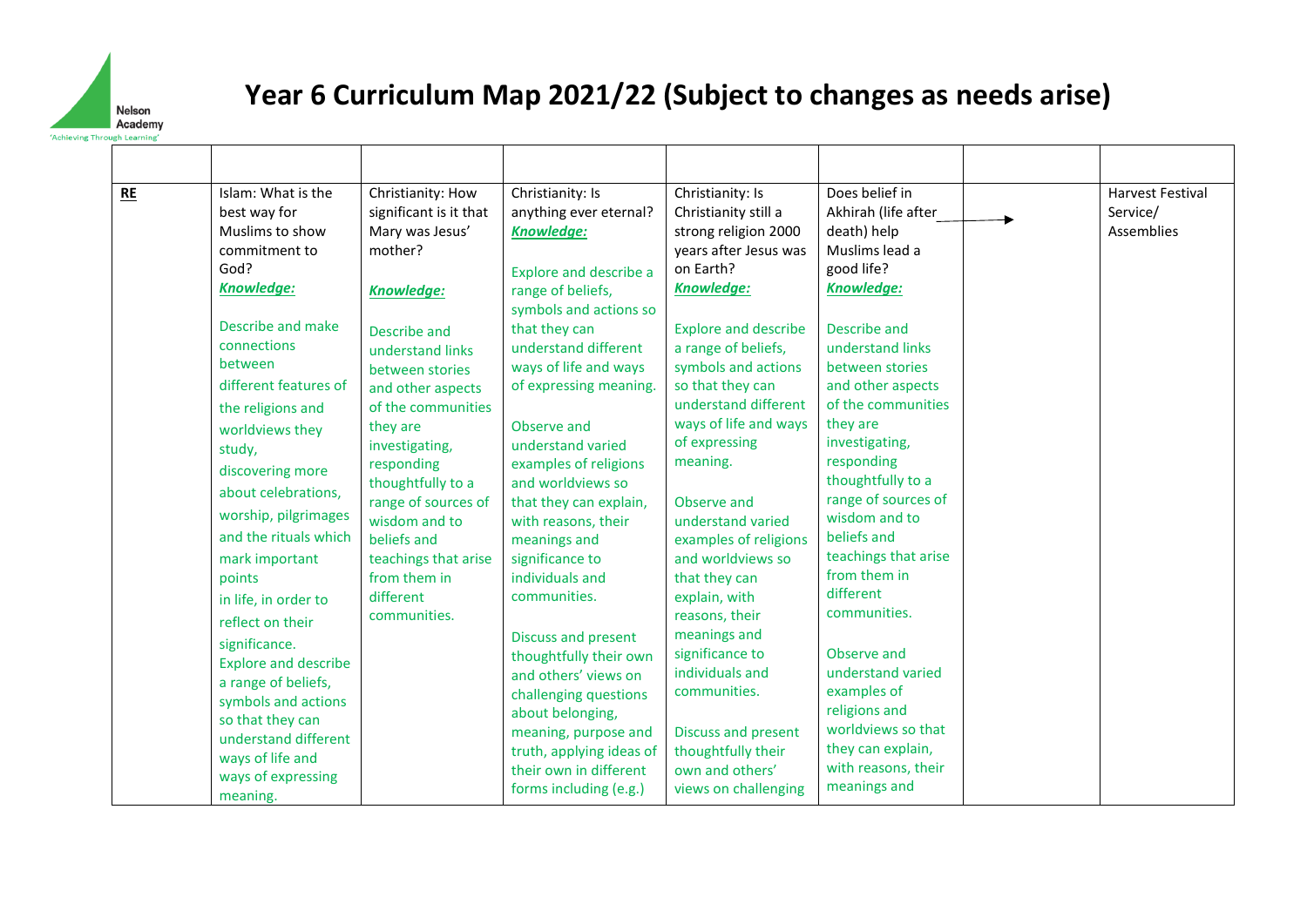

| Observe and          | reasoning, music, art   | questions about        | significance to       |  |
|----------------------|-------------------------|------------------------|-----------------------|--|
| understand varied    | and poetry.             | belonging, meaning,    | individuals and       |  |
| examples of          |                         | purpose and truth,     | communities.          |  |
| religions and        | Consider and apply      | applying ideas of      |                       |  |
| worldviews so that   | ideas about ways in     | their own in different | Discuss and present   |  |
| they can explain,    | which diverse           | forms including (e.g.) | thoughtfully their    |  |
| with reasons, their  | communities can live    | reasoning, music, art  | own and others'       |  |
| meanings and         | together for the well-  | and poetry.            | views on              |  |
| significance to      | being of all,           |                        | challenging           |  |
| individuals and      | responding              | Consider and apply     | questions about       |  |
| communities.         | thoughtfully to ideas   | ideas about ways in    | belonging, meaning,   |  |
| Observe and          | about community,        | which diverse          | purpose and truth,    |  |
| consider different   | values and respect.     | communities can live   | applying ideas of     |  |
| dimensions           |                         | together for the       | their own in          |  |
| of religion, so that | Discuss and apply their | well-being of all,     | different forms       |  |
| they can explore     | own and others' ideas   | responding             | including (e.g.)      |  |
| and show             | about ethical           | thoughtfully to ideas  | reasoning, music,     |  |
| understanding of     | questions, including    | about community,       | art and poetry.       |  |
| similarities and     | ideas about what is     | values and respect.    |                       |  |
| differences within   | right and wrong and     |                        | Consider and apply    |  |
| and between          | what is just and fair,  | Discuss and apply      | ideas about ways in   |  |
| different religions  | and express their own   | their own and          | which diverse         |  |
| and worldviews.      | ideas clearly in        | others' ideas about    | communities can       |  |
|                      | response.               | ethical questions,     | live together for the |  |
|                      |                         | including ideas about  | well-being of all,    |  |
|                      |                         | what is right and      | responding            |  |
|                      |                         | wrong and what is      | thoughtfully to       |  |
|                      |                         | just and fair, and     | ideas about           |  |
|                      |                         | express their own      | community, values     |  |
|                      |                         | ideas clearly in       | and respect.          |  |
|                      |                         | response.              |                       |  |
|                      |                         |                        | Discuss and apply     |  |
|                      |                         |                        | their own and         |  |
|                      |                         |                        | others' ideas about   |  |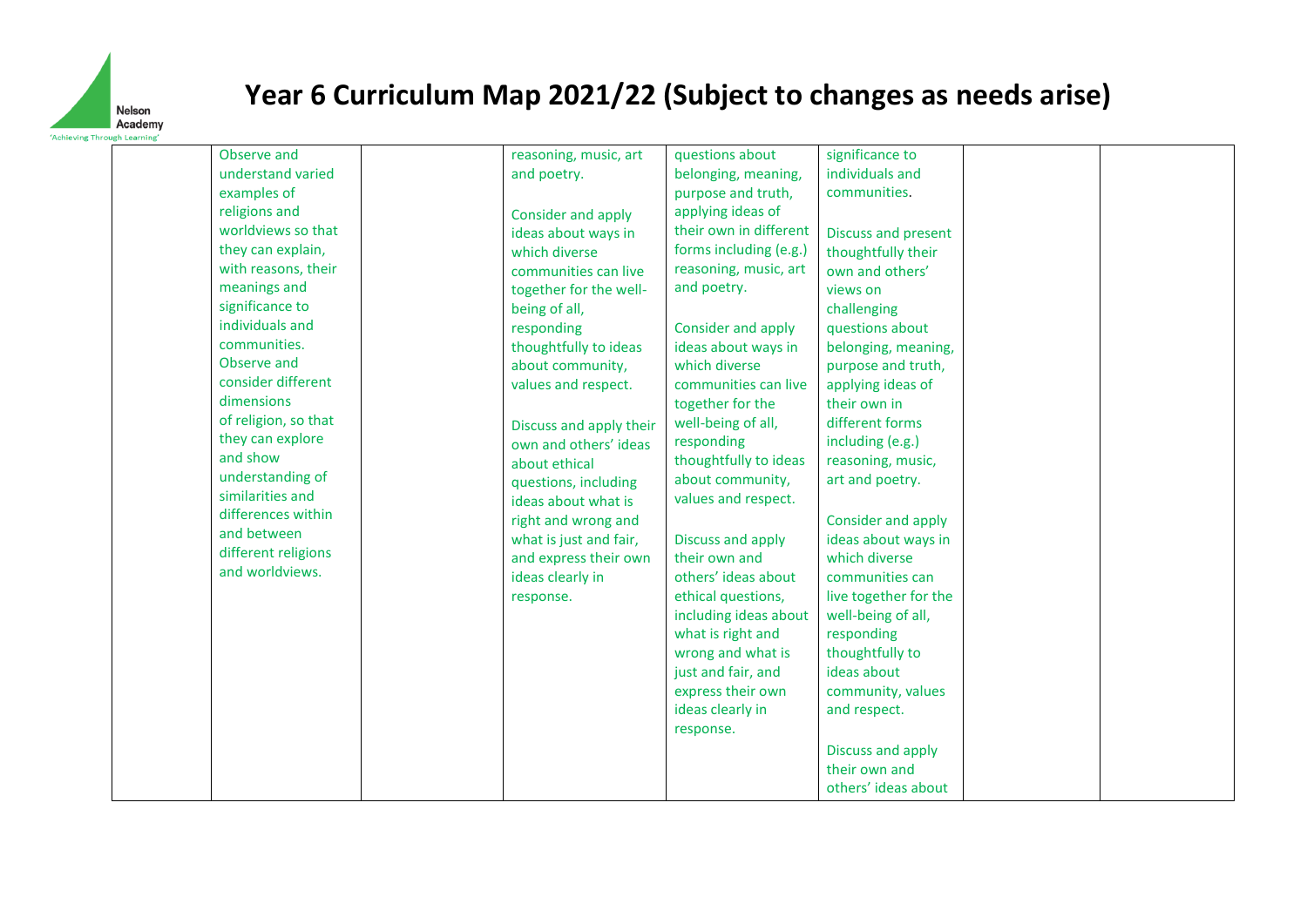

| , mi ough Learning |                                  |                                             |                                   |                                               |                                                                                                                                                                   |                            |
|--------------------|----------------------------------|---------------------------------------------|-----------------------------------|-----------------------------------------------|-------------------------------------------------------------------------------------------------------------------------------------------------------------------|----------------------------|
|                    |                                  |                                             |                                   |                                               | ethical questions,<br>including ideas<br>about what is right<br>and wrong and<br>what is just and fair,<br>and express their<br>own ideas clearly in<br>response. |                            |
| <b>RSHE</b>        | Asking for help                  | My relationships                            | My rights and<br>responsibilities | My beliefs                                    | My body                                                                                                                                                           | NSPCC number<br>day        |
|                    | <b>Skill Builders</b>            | <b>Skill Builders</b>                       |                                   | Skill Builders                                | Skill Builders                                                                                                                                                    | Hello Yellow Day -         |
|                    |                                  | Knowledge:                                  | <b>Skill Builders</b>             | <b>Knowledge:</b>                             |                                                                                                                                                                   | mental health-<br>children |
|                    | <b>Knowledge:</b>                |                                             | <b>Knowledge:</b>                 |                                               | <b>Knowledge:</b>                                                                                                                                                 |                            |
|                    | By the end of the                | By the end of the<br>unit pupils:           | By the end of the unit            | By the end of this<br>unit pupils:            | By the end of the                                                                                                                                                 |                            |
|                    | unit pupils:                     |                                             | pupils:                           |                                               | unit pupils:                                                                                                                                                      |                            |
|                    |                                  | Realise the nature<br>and consequences      |                                   | Will know that some                           |                                                                                                                                                                   |                            |
|                    | Have considered<br>how to manage | of discrimination,                          | Will have an<br>awareness of how  | cultural practices are<br>against British law | Will be able to<br>explain what sexual                                                                                                                            |                            |
|                    | accidental exposure              | including the use of<br>prejudice language. |                                   |                                               | intercourse is and                                                                                                                                                |                            |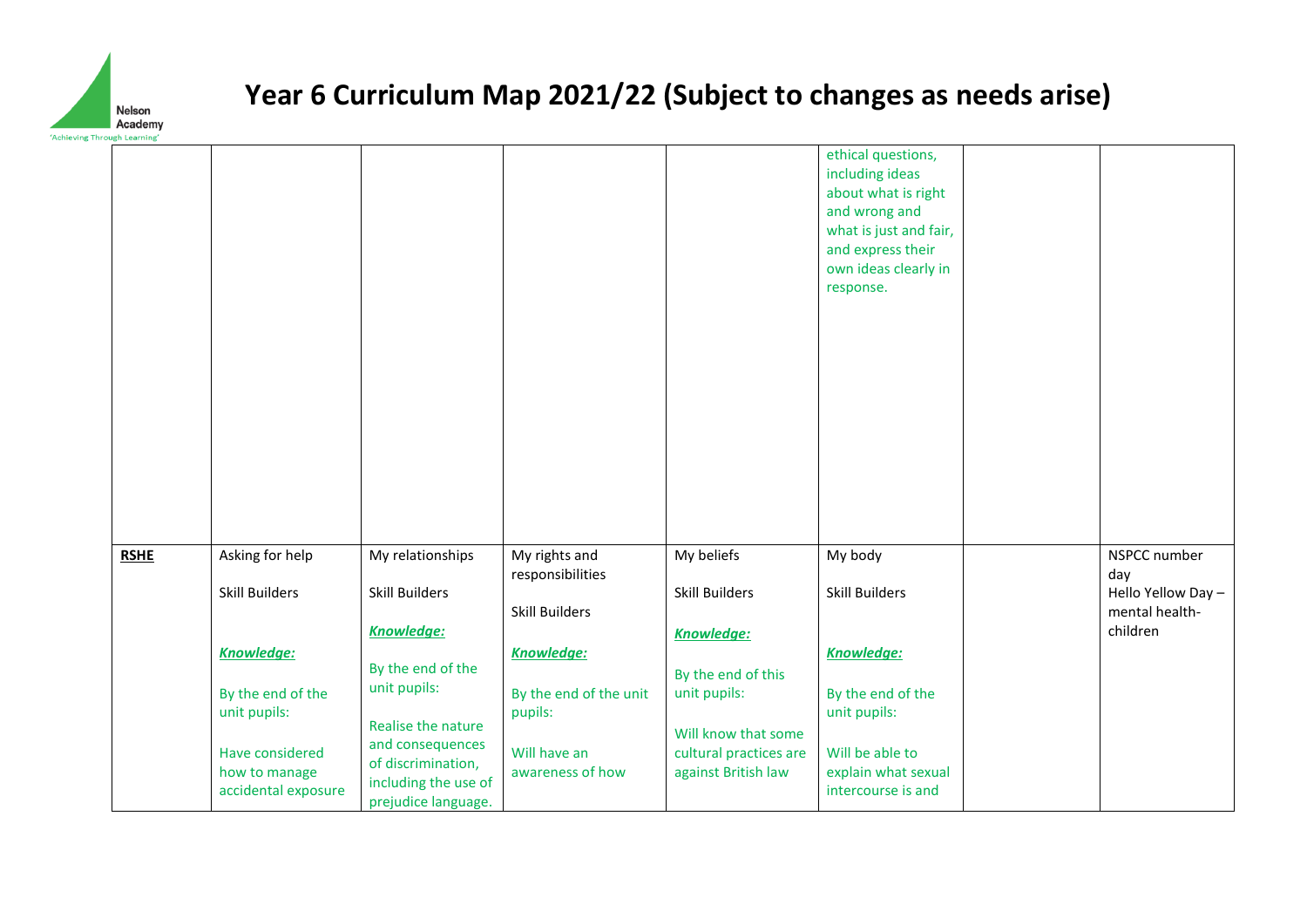

| to explicit images    | infections can be  | and universal human | how this leads to    |  |
|-----------------------|--------------------|---------------------|----------------------|--|
| and upsetting online  | shared and spread. | rights.             | reproduction, using  |  |
| material, including   |                    |                     | the correct terms to |  |
| who to talk to about  |                    |                     | describe the male    |  |
| what they have        |                    |                     | and female organs.   |  |
| seen;                 |                    |                     |                      |  |
| Will develop the      |                    |                     |                      |  |
| confidence and skills |                    |                     |                      |  |
| to know, when, who    |                    |                     |                      |  |
| and how to ask for    |                    |                     |                      |  |
| help independently,   |                    |                     |                      |  |
| or with support.      |                    |                     |                      |  |
|                       |                    |                     |                      |  |
|                       |                    |                     |                      |  |
|                       |                    |                     |                      |  |
| My feelings           |                    |                     |                      |  |
| <b>Knowledge:</b>     |                    |                     |                      |  |
|                       |                    |                     |                      |  |
| By the end of the     |                    |                     |                      |  |
| unit pupils:          |                    |                     |                      |  |
| Recognise how         |                    |                     |                      |  |
| images in the media,  |                    |                     |                      |  |
| including online, do  |                    |                     |                      |  |
| not always reflect    |                    |                     |                      |  |
| reality, and can      |                    |                     |                      |  |
| affect how people     |                    |                     |                      |  |
| feel about            |                    |                     |                      |  |
| themselves.           |                    |                     |                      |  |